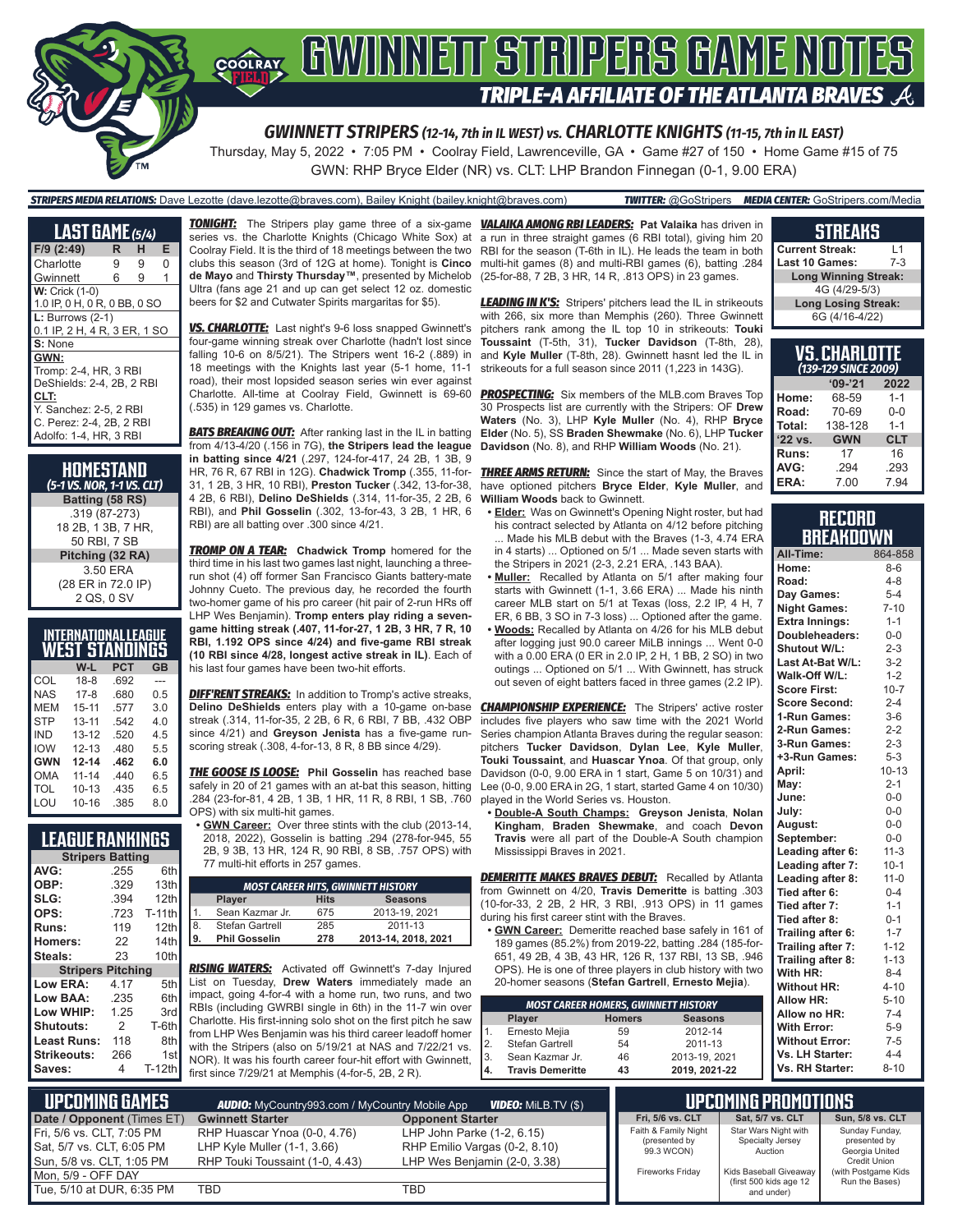



### *THURSDAY, MAY 5, 2022 VS. CHARLOTTE*

| <b>MANAGER MATT TUIASOSOPO</b>                                                                                                                                                                                                                                                                                                                                                                                                                                                                                                                                                                                                                                                                                                                                                                                                                                                                                                                                                                                                                                                                                                                                                                                                                                                                     | <b>VS.2022 OPPONENTS</b>                                                                                                                                                                                                                                                                                                                                                                                                                                                                                                                                                       |
|----------------------------------------------------------------------------------------------------------------------------------------------------------------------------------------------------------------------------------------------------------------------------------------------------------------------------------------------------------------------------------------------------------------------------------------------------------------------------------------------------------------------------------------------------------------------------------------------------------------------------------------------------------------------------------------------------------------------------------------------------------------------------------------------------------------------------------------------------------------------------------------------------------------------------------------------------------------------------------------------------------------------------------------------------------------------------------------------------------------------------------------------------------------------------------------------------------------------------------------------------------------------------------------------------|--------------------------------------------------------------------------------------------------------------------------------------------------------------------------------------------------------------------------------------------------------------------------------------------------------------------------------------------------------------------------------------------------------------------------------------------------------------------------------------------------------------------------------------------------------------------------------|
| Matt Tuiasosopo is in his second season as the manager of the Stripers in 2022<br>He was named the seventh manager in Gwinnett history on 3/30/21, making him<br>the first former Gwinnett player to manage the club (played OF/1B from 2016-17)<br>In 2021, he guided the Stripers to a 71-58 record (3rd in Triple-A East Southeast<br>Division)  On 5/4/21 at Charlotte, he became the youngest manager in Gwinnett<br>history (34 years, 11 months, 25 days)  From 7/8/21-9/21/21, his Stripers owned<br>the best record in Triple-A Baseball (45-19, .703)  Began his managerial career<br>with Class-A Rome in 2019, earning Atlanta's Bobby Cox Award for Minor League<br>Manager of the Year  Coached at the Braves' Alternate Training Site in 2020.                                                                                                                                                                                                                                                                                                                                                                                                                                                                                                                                      | Home<br>Road<br>Home<br>Road<br>Total<br>Total<br><b>IND</b><br>$0-0$<br>$0-0$<br><b>BUF</b><br>$0-0$<br>$0-0$<br>$0-0$<br>$0-0$<br>LOU<br><b>CLT</b><br>$0 - 0$<br>$0-0$<br>$0-0$<br>$1 - 1$<br>$0-0$<br>$1 - 1$<br><b>MEM</b><br>$3-3$<br>$3-3$<br><b>DUR</b><br>$0 - 0$<br>$0-0$<br>$0-0$<br>$0-0$<br><b>NAS</b><br>$0-0$<br>$2 - 4$<br><b>JAX</b><br>$0 - 0$<br>$2 - 4$<br>$1 - 5$<br>$1 - 5$<br>LHV<br>$0-0$<br>$0 - 0$<br>$0-0$<br><b>NOR</b><br>$5 - 1$<br>$0-0$<br>$5 - 1$<br><b>WEST</b><br>$1-5$<br>$2 - 4$<br>$3 - 3$<br>$5 - 7$<br><b>EAST</b><br>$6-2$<br>$7 - 7$ |
| <b>PCT</b><br>Tuiasosopo's Managerial Career<br>$W-L$<br><b>Playoffs</b><br><b>Games</b><br>83-72<br>With Gwinnett (2 Seasons):<br>155<br>.535<br>0<br>MiLB Career (3 Seasons):<br>294<br>148-146<br>.503<br>0                                                                                                                                                                                                                                                                                                                                                                                                                                                                                                                                                                                                                                                                                                                                                                                                                                                                                                                                                                                                                                                                                     |                                                                                                                                                                                                                                                                                                                                                                                                                                                                                                                                                                                |
| EJECTIONS $\omega$<br>Date/Inning<br>Player/Coach<br><b>Umpire</b><br><b>MGR Matt Tuiasosopo</b><br>4/23 at JAX / 6th Inning<br><b>HP Matt Brown</b>                                                                                                                                                                                                                                                                                                                                                                                                                                                                                                                                                                                                                                                                                                                                                                                                                                                                                                                                                                                                                                                                                                                                               | LAST AT-BAT WINS (3)<br>The Stripers are 3-2 (.600) in games decided in the last at-bat in 2022.<br>Date/Opponent<br><b>Score</b><br>Game-Winning Play (*=Walk-Off)<br>4/15 vs. Nashville<br>$2-1$ (8th)<br>Contreras 2-out RBI double<br>4/23 at Jacksonville<br>10-8 (10th)<br>Shewmake scored on error (C Quintana, throwing)<br>4/26 vs. Norfolk<br>7-6 (9th)<br>Valaika 1-out sacrifice fly*                                                                                                                                                                              |
| <b>TEAM DEFENSE (8TH IN INTERNATIONAL LEAGUE)</b><br><b>PCT</b><br>G<br><b>TC</b><br>PO<br>$\mathsf{A}$<br>E.<br><b>DP</b><br><b>TP</b><br>949<br>689<br>.983<br>26<br>244<br>16<br>25<br>$\mathbf 0$<br>INN.<br><b>ERA</b><br>W-L<br><b>SHO</b><br><b>Catchers</b><br>SB<br>cs<br><b>ATT</b><br><b>PCT</b><br>PB<br>ER                                                                                                                                                                                                                                                                                                                                                                                                                                                                                                                                                                                                                                                                                                                                                                                                                                                                                                                                                                            |                                                                                                                                                                                                                                                                                                                                                                                                                                                                                                                                                                                |
| Casteel, Ryan<br>6<br>$\mathbf 0$<br>6<br>.000<br>27<br>52.0<br>4.67<br>$2 - 4$<br>$\mathbf{1}$<br>$\mathbf{1}$<br>$\sqrt{2}$<br>Contreras, William<br>$\mathbf{1}$<br>15<br>.067<br>38<br>71.0<br>4.82<br>$4 - 4$<br>$\mathbf 0$<br>14<br>Tromp, Chadwick<br>12<br>3<br>.200<br>$\mathbf 0$<br>106.0<br>3.48<br>$6-6$<br>$\mathbf{1}$<br>15<br>41<br>$\overline{\mathbf{4}}$<br>35<br>$\overline{2}$<br>31<br>.114<br>3<br>106<br>229.0<br>$12 - 14$<br>Total:<br>4.17<br><b>Outfield Assists (6):</b><br>Dean (5), Tucker (1)<br>Kingham (2), Muller (2)<br>Pitcher Pickoffs (4):<br><b>Catcher Pickoffs (0):</b>                                                                                                                                                                                                                                                                                                                                                                                                                                                                                                                                                                                                                                                                                | <b>GWINNETT PLAYERS USED (39 IN 2022)</b><br>Pitchers (20)<br>Position (19)<br>Alaniz, R.J.<br>Woods, William<br>Acuña Jr., Ronald<br>Waters, Drew<br>Brach, Brad<br>Ynoa, Huascar<br>Casteel, Ryan<br>Brennan, Brandon<br>Contreras, William<br>Burrows, Thomas<br>Dean, Justin<br>Cruz, Jesus<br>Demeritte, Travis<br>Davidson, Tucker<br>DeShields, Delino<br>De La Cruz, Jasseel<br>Dickerson, Alex<br>Elledge, Seth<br>Goins, Ryan<br>Johnstone, Connor<br>Gonzalez, Yariel<br>Kingham, Nolan<br>Gosselin, Phil<br>Lee, Dylan<br>Jenista, Greyson                         |
| <b>STARTS</b><br><b>By Batting Order</b><br>Gosselin (10), DeShields (9), Acuña Jr. (6), Waters (1)<br>Shewmake (9), Gosselin (8), Valaika (4), Tucker (3), Goins (2)<br>2:<br>Demeritte (12), Tucker (7), Valaika (7)<br>3:<br>Contreras (6), Nogowski (6), Valaika (5), H. Perez (4), Tucker (4), Dickerson (1)<br>4:<br>Contreras (6), Nogowski (5), Y. Gonzalez (4), Valaika (3), Dickerson (2),<br>5:                                                                                                                                                                                                                                                                                                                                                                                                                                                                                                                                                                                                                                                                                                                                                                                                                                                                                         | Muller, Kyle<br>Nogowski, John<br>Sittinger, Brandyn<br>Pabst, Arden<br>Stephens, Jackson<br>Perez, Hernan<br>Tonkin, Michael<br>Shewmake, Braden<br>Toussaint, Touki<br>Tromp, Chadwick<br>Vincent, Nick<br>Tucker, Preston<br>Winans, Allan<br>Valaika, Pat<br>Italics = Player no longer in Braves organization                                                                                                                                                                                                                                                             |
| Gosselin (2), Jenista (1), H. Perez (1), Shewmake (1), Tucker (1)<br>Shewmake (8), Jenista (7), Nogowski (5), Valaika (2), Goins (1), Gosselin (1),<br>6:<br>Tromp (1), Tucker (1)<br>Jenista (6), DeShields (5), Goins (4), Tromp (4), Casteel (2), Y. Gonzalez (2),<br>7:<br>Nogowski (2), Tucker (1)<br>Goins (6), Tromp (6), Casteel (5), Jenista (4), Y. Gonzalez (3), Nogowski (1),<br>8:<br>Pabst (1)<br>Dean (15), DeShields (4), Goins (4), Y. Gonzalez (2), Tromp (1)<br>9:<br><b>By Position</b><br>Tromp (12), Contreras (8), Casteel (6)<br>C:<br>Nogowski (18), Jenista (4), Gosselin (2), Casteel (1), H. Perez (1)<br>1B:<br>Valaika (11), Goins (10), Gosselin (2), H. Perez (2), Y. Gonzalez (1)<br>2B:<br>3B: Gosselin (10), Y. Gonzalez (9), Valaika (5), Goins (1), H. Perez (1)<br>SS: Shewmake (18), Goins (6), Valaika (2)<br>LF: Tucker (12), Demeritte (3), Gosselin (3), Jenista (3), DeShields (2), Contreras (1),<br>Dean (1), Nogowski (1)<br>CF: DeShields (15), Dean (10), Waters (1)<br>RF: Demeritte (8), Jenista (8), Acuña Jr. (4), Dean (4), Contreras (1), H. Perez (1)<br>DH: Tucker (5), Dickerson (3), Gosselin (3), Jenista (3), Valaika (3), Acuña Jr. (2),<br>Contreras (2), DeShields (1), Demeritte (1), Y. Gonzalez (1), Nogowski (1),<br>Pabst (1) | <b>BASS-LANTA</b><br>Eight players have played for both Gwinnett and Atlanta in 2022 (*=MLB debut):<br>Contreras, William (C)<br>Davidson, Tucker (LHP)<br>Demeritte, Travis (OF)<br>Dickerson, Alex (OF)<br>Muller, Kyle (LHP)<br>Stephens, Jackson (RHP)<br>Woods, William (RHP)*<br>Ynoa, Huascar (RHP)<br><u>ATLANTA BRAVES REHAB ASSIGNMENTS (1 IN 2022)</u><br>Injury (IL Date)<br>Player<br><b>Rehab Dates</b><br>Right ACL Tear (7/11/21)<br>Ronald Acuña Jr. (OF)<br>4/19-4/28 (6G)<br>-2-                                                                            |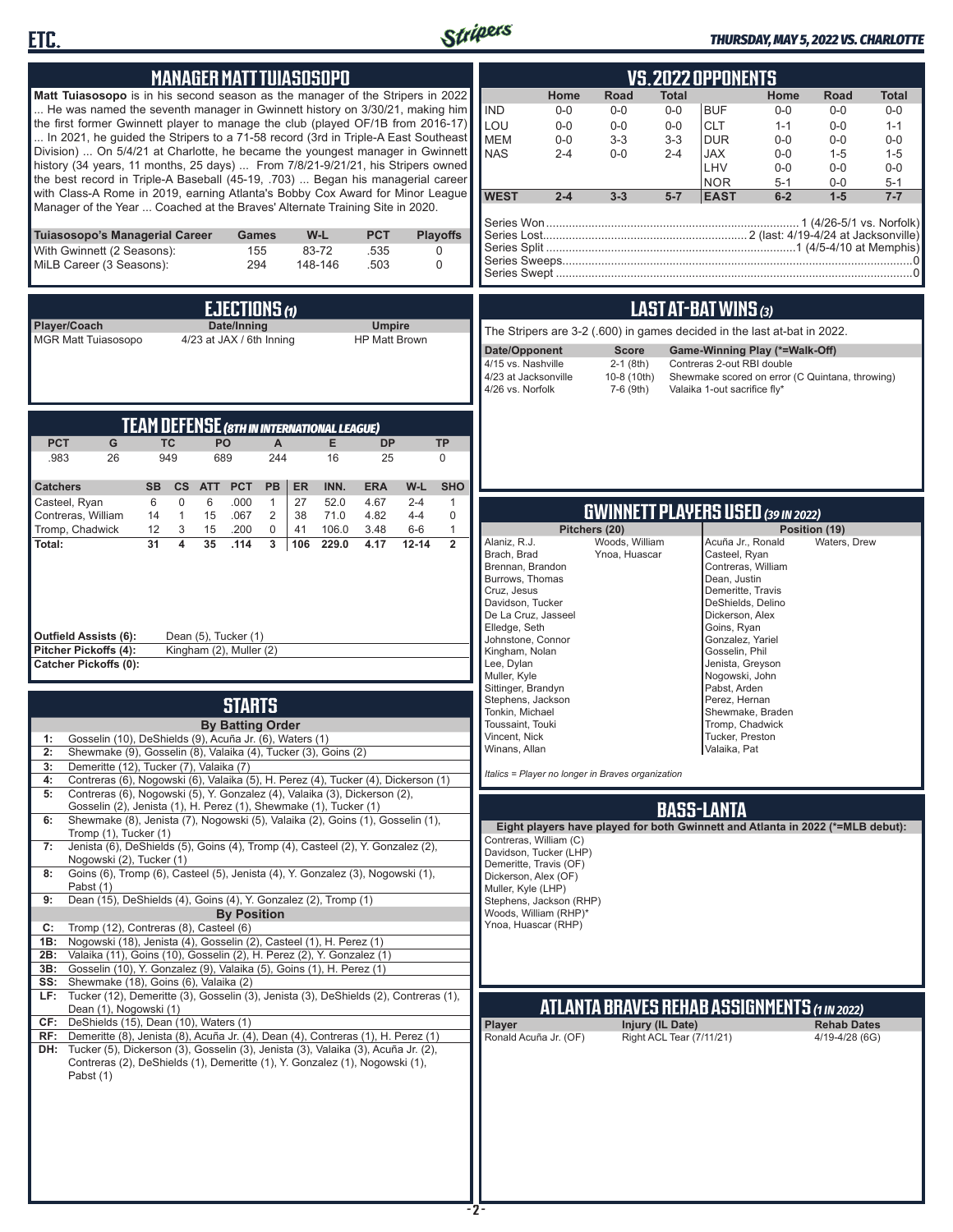# **STARTING PITCHER**



**ON BRAVES 40-MAN ROSTER**

### *THURSDAY, MAY 5, 2022 VS. CHARLOTTE*

# **43****Bryce Elder**

|      |     | GO, DIIYGLEEDEN                                                   | <b>BIO ON PAGE 45 OF MEDIA GUIDE</b> |
|------|-----|-------------------------------------------------------------------|--------------------------------------|
| B/T: | R/R | <b>BORN:</b> 5/19/99 in Decatur, TX (age 22)                      |                                      |
| HT:  | հ-2 | <b>ACQUIRED:</b> Braves' 5th Round Pick in 2020 June draft out of |                                      |
| WT:  | 220 | the University of Texas (Austin, TX).                             |                                      |

*TONIGHT'S START:* **Bryce Elder** is set to make his first Triple-A start of the season (5th start overall) in game three of a six-game series vs. the Charlotte Knights ... He will be the 11th different starting pitcher for Gwinnett over 27 games this season.

- **• GWN Career:** Makes his eighth career start with Gwinnett ... Is 2-3 with a 2.21 ERA (9 ER in 36.2 IP), 1.04 WHIP, and .143 BAA in seven start since 2021 ... When he debuted last season, was the first of Atlanta's 2020 draft class to reach Triple-A.
- **• At Coolray Field:** Makes his fourth career home start for the Stripers ... Is 0-1 with a 2.08 ERA (3 ER in 13.0 IP), 1.38 WHIP, and .167 BAA at Coolray Field.

*PROSPECTING:* Elder is ranked the Atlanta Braves' No. 5 prospect by MLB.com ... He is the second-highest ranked pitcher on Gwinnett's roster (**Kyle Muller** is No. 4).

*2022 WITH ATLANTA:* Began the season on the Stripers' Opening Night roster, but did not appear before having his contract selected by Atlanta on 4/12 ... Made his MLB debut on 4/12 vs. Washington, earning the win (5.2 IP, 6 H, 3 ER, 2 HR, 0 BB, 4 SO in Braves' 16-4 rout) ... Became the 107th former Gwinnett player to reach the Majors and the first Braves starter to win his MLB debut since **Ian Anderson** (8/26/20 at NYY, won 5-1) ... Went 0-3 with a 4.73 ERA (7 ER in 13.1 IP) in his next three starts, walking 14 and striking out 8 ... Optioned to Gwinnett on 5/1.

*2022 SPRING TRAINING:* Made two starts for Atlanta, going 1-0 with a 0.00 ERA (0 ER in 7.2 IP) ... Did not allow a hit (.000 BAA), walked four, struck out four.

*2021 SEASON:* Earned the Braves' Phil Niekro Award for Minor League Pitcher of the Year after going 11-5 with a 2.75 ERA, 1.10 WHIP, and .193 BAA in 25 starts across three levels (High-A Rome, Double-A Mississippi, Triple-A Gwinnett) during his pro debut ... Ranked among MiLB pitching leaders in innings (1st, 137.2), starts (T-2nd), wins (T-6th), and strikeouts (10th, 155) ... Named Double-A South Pitcher of the Week for 7/5-7/11 (2-0, 0.75 ERA, 0.67 WHIP, .061 BAA in 2 starts) and Double-A South Pitcher of the Month for July (4-1, 2.73 ERA, 0.88 WHIP, .140 BAA in 5 starts) ... Won eight of nine starts between 7/4 and 8/20 (8-1, 2.84 ERA, 1.04 WHIP, .179 BAA).

| <b>ELDER'S 2022 STATS</b>                                                                     |          |      |       |       |    |    |    |     |      |  |  |  |  |
|-----------------------------------------------------------------------------------------------|----------|------|-------|-------|----|----|----|-----|------|--|--|--|--|
| <b>BAA</b><br>$W-L$<br>ER<br><b>HR</b><br><b>Team</b><br>G/GS<br><b>ERA</b><br>SΟ<br>вв<br>ΙP |          |      |       |       |    |    |    |     |      |  |  |  |  |
| <b>ATLANTA (MLB)</b>                                                                          | $1 - 3$  | 4 74 | 4/4   | 19.0  | 10 |    | 14 | 12  | .254 |  |  |  |  |
| Gwinnett (AAA)                                                                                | $0 - 0$  | - -- | 0/0   | 0.0   |    |    |    |     | .000 |  |  |  |  |
| MiLB Career:                                                                                  | $11 - 5$ | 2.75 | 25/25 | 137.2 | 42 | 10 | 57 | 155 | .193 |  |  |  |  |
| <b>IMLB Career:</b>                                                                           | 1-3      | 4.74 | 4/4   | 19.0  | 10 |    | 14 | 12  | .254 |  |  |  |  |

| <b>ELDER'S 2022 SPLITS (WITH GWINNETT)</b> |                       |                  |                    |  |  |  |  |  |  |  |  |
|--------------------------------------------|-----------------------|------------------|--------------------|--|--|--|--|--|--|--|--|
| Home:                                      | $0-0, - -$ ERA $(0G)$ | Road:            | 0-0, -.-- ERA (0G) |  |  |  |  |  |  |  |  |
| Day:                                       | $0-0, - -$ ERA $(0G)$ | Night:           | 0-0, -.-- ERA (0G) |  |  |  |  |  |  |  |  |
| Starter:                                   | $0-0, - -$ ERA $(0G)$ | <b>Reliever:</b> | 0-0, -.-- ERA (0G) |  |  |  |  |  |  |  |  |
| <b>IVs. LHB:</b>                           | .000 BAA, 0 HR        | Vs. RHB:         | .000 BAA, 0 HR     |  |  |  |  |  |  |  |  |

| <b>ELDER VS. CHARLOTTE</b> |     |                          |   |           |     |   |           |           |           |  |  |
|----------------------------|-----|--------------------------|---|-----------|-----|---|-----------|-----------|-----------|--|--|
|                            | W-L | <b>ERA</b>               | G | <b>GS</b> | IP  | н | <b>ER</b> | <b>HR</b> | <b>BB</b> |  |  |
| 2022:                      | 0-0 | $\overline{\phantom{a}}$ |   |           | 0.0 |   |           |           |           |  |  |
| Career:                    | 0-0 | --                       |   |           | 0.0 |   |           |           |           |  |  |

|             | <b>ELDER'S HIGHS &amp; LOWS</b> |                                    |  |  |  |  |  |  |  |  |  |
|-------------|---------------------------------|------------------------------------|--|--|--|--|--|--|--|--|--|
|             | <b>Season</b>                   | Career (MiLB and MLB)              |  |  |  |  |  |  |  |  |  |
| IIP:        | 5.2 (4/12 vs. WSH)              | 7.0 (6x, last: 9/9/21, GWN at COL) |  |  |  |  |  |  |  |  |  |
| Iso:        | 4 (2x, last: 4/24 vs. MIA)      | 10 (6/3/21, ROM at BG)             |  |  |  |  |  |  |  |  |  |
| BB:         | 6 (4/24 vs. MIA)                | 6 (4/24/22, ATL vs. MIA)           |  |  |  |  |  |  |  |  |  |
| Iн:         | 6 (4/12 vs. WSH)                | 9 (8/3/21, MIS at BIR)             |  |  |  |  |  |  |  |  |  |
| <b>IER:</b> | 3 (2x, last: 4/30 vs. TEX)      | 5 (2x, last: 7/22/21, MIS vs. BIL) |  |  |  |  |  |  |  |  |  |
| Low-Hit CG: | None                            | None                               |  |  |  |  |  |  |  |  |  |
| Low-ER CG:  | None                            | None                               |  |  |  |  |  |  |  |  |  |

### *ELDER'S CAREER ACCOLADES*

**2021:** Double-A South Pitcher of the Week (7/11/21) ... Double-A South Pitcher of the Month for July ... MiLB.com Braves Organization All-Star ... Atlanta Braves Phil Niekro Award for Minor League Pitcher of the Year.

|                    | <b>ELDER'S 2022 STARTS (ALL LEVELS)</b>                                                                                        |          |     |  |  |  |  |  |  |       |          |                |           |                                              |
|--------------------|--------------------------------------------------------------------------------------------------------------------------------|----------|-----|--|--|--|--|--|--|-------|----------|----------------|-----------|----------------------------------------------|
| Team               | Date/Opp.<br><b>Final</b><br>NP-S<br><b>Catcher</b><br>Opp. Starter<br>ER HR BB SO<br><b>Notes</b><br>Result<br>н<br>- IP<br>R |          |     |  |  |  |  |  |  |       |          |                |           |                                              |
| <b>ATL</b>         | 4/12 vs. WSH                                                                                                                   | W. 1-0   | 5.2 |  |  |  |  |  |  | 85-50 | d'Arnaud | Patrick Corbin | W. 16-4   | MLB debut, first MLB win.                    |
| $\blacksquare$ ATL | 4/17 at SD                                                                                                                     | L. 1-1   | 4.1 |  |  |  |  |  |  | 89-51 | d'Arnaud | Yu Darvish     | ∟. 2-1    | First MLB loss (exited trailing 2-0).        |
| l ATL              | 4/24 vs. MIA                                                                                                                   | $.1 - 2$ | 4.2 |  |  |  |  |  |  | 96-54 | Pina     | Jesus Luzardo  | $L.5 - 4$ | Career-high 6 walks (most at any level).     |
| I ATL              | 4/30 at TEX                                                                                                                    | . 1-3    | 41  |  |  |  |  |  |  | 69-41 | d'Arnaud | Dane Dunning   | $L.3 - 1$ | First pro appearance in his home state (TX). |
|                    |                                                                                                                                |          |     |  |  |  |  |  |  |       |          |                |           |                                              |

|                     |         |            |           |          |           | <b>STRIPERS STARTING PITCHERS (10 IN 2022)</b> |                            |                                                     |
|---------------------|---------|------------|-----------|----------|-----------|------------------------------------------------|----------------------------|-----------------------------------------------------|
| <b>Pitcher</b>      | W-L     | <b>ERA</b> | <b>GS</b> | QS       |           | <b>Team W-L Run Support</b>                    | <b>Last Gwinnett Start</b> | <b>Final Line</b>                                   |
| Davidson, Tucker    | $0 - 1$ | 5.06       |           |          | $0 - 4$   | 2.25 RPG (9 Tot.)                              | 5/4 vs. CLT (ND)           | 6.0 IP, 4 H, 4 R, 4 ER, 3 BB, 9 SO, 1 HR (97p/57s)  |
| De La Cruz, Jasseel | $0 - 2$ | 9.72       | 4         |          | $1 - 3$   | 1.75 RPG (7 Tot.)                              | 4/26 vs. NOR (ND)          | 0.2 IP, 2 H, 2 R, 2 ER, 3 BB, 0 SO (34p/15s)        |
| Johnstone, Connor   | $0-0$   | 0.00       | 2         | $\Omega$ | $1 - 1$   | 1.00 RPG (2 Tot.)                              | 4/29 vs. NOR (ND)          | 4.0 IP, 4 H, 0 R, 1 BB, 2 SO (49p/33s)              |
| Kingham, Nolan      | $0 - 0$ | 0.00       |           |          | $1 - 0$   | 4.00 RPG (4 Tot.)                              | 4/30 vs. NOR (ND)          | 4.0 IP, 1 H, 0 R, 1 BB, 2 SO (42p/26s)              |
| Muller, Kyle        | $1 - 1$ | 3.66       |           |          | $2 - 2$   | 2.25 RPG (9 Tot.)                              | $4/23$ at JAX (ND)         | 4.0 IP, 5 H, 3 R, 3 ER, 4 BB, 8 SO (85p/47s)        |
| Stephens, Jackson   | $1 - 0$ | 3.00       |           |          | $1 - 0$   | 4.00 RPG (4 Tot.)                              | 4/7 at MEM (W)             | 6.0 IP, 4 H, 2 R, 2 ER, 0 BB, 7 SO (71p/52s)        |
| Toussaint, Touki    | 1-0     | 5.40       |           |          | $4 - 0$   | 5.00 RPG (20 Tot.)                             | 5/3 vs. CLT (ND)           | 4.2 IP, 10 H, 7 R, 7 ER, 1 BB, 8 SO, 2 HR (94p/59s) |
| Vincent, Nick       | $0 - 0$ | 0.00       |           |          | $1 - 0$   | $0.00$ RPG $(0$ Tot.)                          | 4/15 vs. NAS (ND)          | 2.0 IP, 1 H, 0 R, 1 BB, 4 SO (41p/25s)              |
| Winans, Allan       | $0 - 1$ | 6.55       |           |          | $0 - 3$   | 2.67 RPG (8 Tot.)                              | 4/20 at JAX $(L)$          | 2.1 IP, 4 H, 6 R, 6 ER, 2 BB, 3 SO, 2 HR (59p/35s)  |
| Ynoa, Huascar       | $1 - 0$ | 3.09       |           |          | $1 - 1$   | 3.50 RPG (7 Tot.)                              | 5/1 vs. NOR (W)            | 6.0 IP, 3 H, 1 R, 1 ER, 2 BB, 6 SO (89p/56s)        |
| Total:              | $4 - 5$ | 4.37       | 26        | 4        | $12 - 14$ | 2.69 RPG (70 Tot.)                             |                            |                                                     |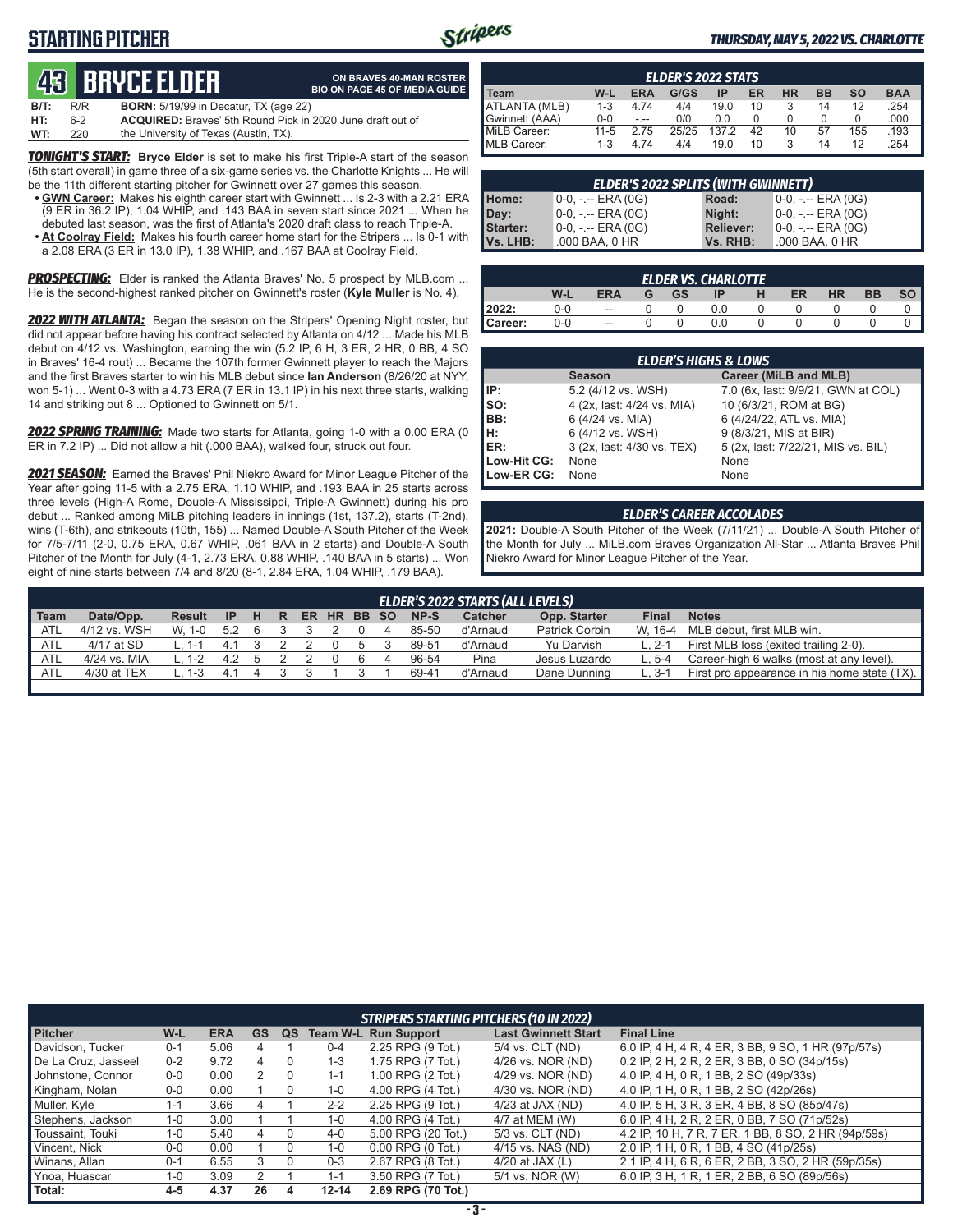## **BULLPEN**



### *THURSDAY, MAY 5, 2022 VS. CHARLOTTE*

|            | <b>STRIPERS PITCHING BREAKDOWN</b>                                                  |            |       |     |     |           |           |           |            |  |  |  |
|------------|-------------------------------------------------------------------------------------|------------|-------|-----|-----|-----------|-----------|-----------|------------|--|--|--|
|            | W-L                                                                                 | <b>ERA</b> | IP    | R   | ER  | <b>HR</b> | <b>BB</b> | <b>SO</b> | <b>BAA</b> |  |  |  |
| Starters:  | 4-5                                                                                 | 4.37       | 111 1 | 59  | 54  | 12        | 49        | 124       | .232       |  |  |  |
| Relievers: | $8 - 9$                                                                             | 4.05       | 117.2 | 59  | 53  | 14        | 36        | 142       | .236       |  |  |  |
| l Total:   | $12 - 14$                                                                           | 4 17       | 229.0 | 118 | 106 | 26        | 85        | 266       | .235       |  |  |  |
|            | <b>IR/Scored: 33/6 (18.2%)</b><br><b>Saves/Opp:</b> 4/9 (44.4%)<br><b>Holds: 10</b> |            |       |     |     |           |           |           |            |  |  |  |
|            | <b>CG/SHO: 0/0</b><br><b>SO/9.0 IP Ratio: 10.45</b><br><b>BB/9.0 IP Ratio: 3.34</b> |            |       |     |     |           |           |           |            |  |  |  |

## **32 R.J. ALANIZ** *- RHP - 30 YRS - McALLEN, TX*

*RELIEF W/GWN:*1-1, 3.48 ERA in 8G *START W/GWN:*0-0, -.-- ERA in 0G *GF:*4 *HOLDS:*0 *SAVES:*1/1 *IR/SCORED:*2/0 *SCORELESS STREAK:*1G (1.1 IP)

*LAST OUTING:*5/3 vs. CLT (win, 1.1 IP, 2 H, 0 R, 0 BB, 0 SO, 20p/15s)

- **• 2022: 4/7 at MEM:** Earned a save in his Gwinnett debut (1.0 IP, 0 H, 0 R, 1 SO), finishing off a 5-2 win ... **5/3 vs. CLT:** Notched 50th career MiLB win and 1st with Gwinnett (1.1 IP, 2 H in 11-7 win).
- **• 2021:** Pitched for both Triple-A Louisville (1-3, 3.46 ERA, .286 BAA, 1 SV in 33G) and Cincinnati (0-0, 3.38 ERA, .111 BAA in 3G).
- **• Triple-A Stops:** Prior to joining Gwinnett, has pitched for Toledo (DET) from 2016- 17, Durham (TB) in 2018, Tacoma (SEA) in 2019, and Louisville (CIN) from 2019- 21 ... Was a part of Durham's Governors' Cup championship team in 2018.
- **• MLB Career:** 1-0, 8.35 ERA, .278 BAA, 0 SV in 15G (0 starts) with Seattle (2019) and Cincinnati (2019, 2021).
- **• Acquired:** MiLB FA (3/20/22) ... Originally signed by the Houston Astros as a nondrafted free agent (8/14/09).

## **53 BRAD BRACH** *- RHP - 36 YRS - FREEHOLD, NJ*

*RELIEF W/GWN:*2-0, 1.69 ERA in 8G *START W/GWN:*0-0, -.-- ERA in 0G *GF:*5 *HOLDS:*0 *SAVES:*1/1 *IR/SCORED:*2/0 *SCORELESS STREAK:*5G (7.2 IP) *LAST OUTING:*5/1 vs. NOR (1.0 IP, 0 H, 0 R, 0 BB, 1 SO, 11p/7s)

- **• 2022: 4/12 vs. NAS:** On his 36th birthday, earned 1st save with Gwinnett, closing out 4-3 win (1.0 IP, 3 H, 2 ER, 1 BB) ... **4/23 at JAX:** Pitched scoreless 9th and 10th innings (2.0 IP, 1 H, 0 R, 1 SO) for his 2nd win in 10-8 victory.
- **• 2021:** In 35G with Cincinnati, was 1-2 with a 6.30 ERA, .254 BAA, and 1 save ... Also logged 8G with Triple-A Louisville (0-0, 0.00 ERA, 0 ER in 8.2 IP, 15 SO).
- **• Triple-A Stops:** Prior to joining Gwinnett, has pitched for Tucson (SD) from 2011- 13, Norfolk (BAL) in 2014, and Louisville (CIN) in 2021.
- **• MLB Career:** 38-29, 3.55 ERA, .232 BAA, 34 SV in 531G (0 starts) with San Diego (2011-13), Baltimore (2014-18), Atlanta (2018), Chicago Cubs (2019), New York Mets (2019-20), and Cincinnati (2021) ... Pitched in the MLB Postseason for Baltimore (2014, 2016) and Atlanta (2018).
- **• Acquired:** MiLB FA (3/19/22) ... Originally the San Diego Padres' 42nd-round pick in 2008 out of Monmouth University (West Long Branch, NJ).

# **57 BRANDON BRENNAN** *- RHP - 30 YRS - MISSION VIEJO, CA*

*RELIEF W/GWN:*0-1, 11.57 ERA in 9G *START W/GWN:*0-0, -.-- ERA in 0G *GF:*0 *HOLDS:*1 *SAVES:*0/0 *IR/SCORED:*2/2 *SCORELESS STREAK:*-1G (1 R, 0 ER) *LAST OUTING:*5/4 vs. CLT (0.2 IP, 2 H, 1 R, 0 ER, 0 BB, 0 SO, 19p/12s)

- **• 2022: Has struck out 3 batters in 4 of his 9 outings (13 SO in 9.1 IP total)**. **• 2021:** Made 32 relief appearances with Triple-A Worcester (Red Sox), going 1-2 with a 5.97 ERA, .293 BAA, and 1 save (1-for-4) ... Also made 1 MLB appearance
- with Boston, tossing 3.0 scoreless IP on 6/12 vs. Toronto. **• Triple-A Stops:** Prior to joining Gwinnett, has pitched for Charlotte (CWS) from 2017-18, Tacoma (SEA) in 2019, and Worcester (BOS) in 2021.
- **• MLB Career:** 3-6, 4.21 ERA, .214 BAA, 0 SV in 55G (0 starts) with Seattle (2019- 20) and Boston (2021).
- **• Acquired:** MiLB FA (3/10/22) ... Originally the Chicago White Sox' 4th-round pick in 2012 out of Orange Coast College (Costa Mesa, CA).

# **49 THOMAS BURROWS** *- LHP - 27 YRS - FLORENCE, AL*

*RELIEF W/GWN:*2-1, 5.79 ERA in 9G *START W/GWN:*0-0, -.-- ERA in 0G

- *GF:*0 *HOLDS:*2 *SAVES:*0/2 *IR/SCORED:*6/0 *SCORELESS STREAK:*-1G (4 R, 3 ER) *LAST OUTING:*5/4 vs. CLT (loss, 0.1 IP, 2 H, 4 R, 3 ER, 1 HB, 0 BB, 1 SO, 18p/10s)
- **• 2022: 4/6 at MEM:** Struck out his lone batter faced (Nolan Gorman), stranding 3 inherited runners and earning his first win of the year ... **4/30 vs. NOR:** Picked up 2nd win, logging 2.0 IP (1 H, 0 R) in combined 6-hit shutout (won 5-0).
- **• GWN Career:** 6-3, 3.77 ERA (39 ER in 93.0 IP), 6 SV in 71G (1 start) since 2019.
- **• 2021:** Spent entire year with Gwinnett, going 3-1 with a 2.64 ERA, .176 BAA, and 0 saves (0-for-1) in 35G (1 start) ... Led team in relief strikeouts (65).
- **• MLB Career:** Has yet to make his Major League debut.
- **• Acquired:** Via trade with Seattle (1/11/17) ... Originally the Seattle Mariners' 4thround pick in 2016 out of the University of Alabama.

| <b>PITCHING SPLITS</b> |            |           |            | <b>PITCHING BY MONTH</b> |            |           |              |              |            |  |  |
|------------------------|------------|-----------|------------|--------------------------|------------|-----------|--------------|--------------|------------|--|--|
|                        | <b>BAA</b> | <b>HR</b> |            | W-L                      | <b>ERA</b> | <b>HR</b> | <b>BB</b>    | SΟ           | <b>BAA</b> |  |  |
| Vs. LHB:               | .268       | 10        | April:     | $10 - 13$                | 4.01       | 23        | 77           | 228          | .230       |  |  |
| Vs. RHB:               | .211       | 16        | May:       | $2 - 1$                  | 5.33       |           | 8            | 38           | 266        |  |  |
| <b>Bases Empty:</b>    | .213       | 12        | June:      | $0 - 0$                  |            |           | 0            |              |            |  |  |
| <b>Runners On:</b>     | .262       | 14        | July:      | $0 - 0$                  |            |           | <sup>0</sup> | $\Omega$     |            |  |  |
| <b>RISP:</b>           | .270       | 13        | August:    | $0 - 0$                  |            |           | <sup>0</sup> | $\mathbf{I}$ |            |  |  |
| Loaded:                | .385       |           | September: | $0 - 0$                  |            |           | 0            | $\Omega$     |            |  |  |

# **48 JESUS CRUZ** *- RHP - 27 YRS - SALINAS DE HIDALGO, MEXICO*

*RELIEF W/GWN:*0-0, 2.70 ERA in 5G *START W/GWN:*0-0, -.-- ERA in 0G

*GF:*2 *HOLDS:*0 *SAVES:*0/0 *IR/SCORED:*7/3 *SCORELESS STREAK:*2G (3.0 IP)

*LAST OUTING:*5/3 vs. CLT (1.0 IP, 1 H, 0 R, 0 BB, 3 SO, 13p/13s)

- **• 2022:** Released by St. Louis on 3/30, signed with Atlanta on 4/6. **• 2021:** Logged 37 relief appearances with Triple-A Memphis, going 0-3 with a 3.06
- ERA, .223 BAA, and 3 SV (3-for-5) ... Pitched for Aguilas de Mexicali in the Mexican Pacific Winter League (0-1, 2.66 ERA in 21G). **• Triple-A Stops:** Prior to joining Gwinnett, pitched for Memphis (STL) in 2019 and
- 2021 ... Combined to go 6-10 with a 5.42 ERA, .246 BAA, and 3 SV in 100G.
- **• MLB Career:** 0-0, 18.00 ERA, .600 BAA, 0 SV in 1G (0 starts) with St. Louis (2020). **• Acquired:** MiLB FA (4/6/22) ... Originally signed by the St. Louis Cardinals as a non-drafted free agent (7/2/17).

|       |          |                                          |                                                                               | <b>RTI JASSEEL DE LA CRUZ</b> - RHP - 24 YRS - HATO MAYOR, D.R.      |  |
|-------|----------|------------------------------------------|-------------------------------------------------------------------------------|----------------------------------------------------------------------|--|
|       |          | <b>RELIEF W/GWN: 0-0. 9.00 ERA in 1G</b> |                                                                               | START W/GWN: 0-2, 9.72 ERA in 4G                                     |  |
| GF: 1 | HOLDS: 0 |                                          |                                                                               | <b>SAVES: 0/0 IR/SCORED: 0/0 SCORELESS STREAK: -5G (13 R, 10 ER)</b> |  |
|       |          |                                          | <b>LAST OUTING:</b> 5/1 vs. NOR (1.0 IP, 2 H, 1 R, 1 ER, 1 BB, 2 SO, 32p/18s) |                                                                      |  |

- **• 2022:** Was on Gwinnett's Opening Night roster for the 2nd straight season ... Opened the year in the rotation (0-2, 9.72 ERA in 4 starts from 4/9-4/26).
- **• 2021:** Made his Triple-A debut with the Stripers, going 1-3 with a 7.03 ERA, 1.70 WHIP, and .278 BAA in 20G (15 starts) ... Was on the 7-day IL from 8/16-9/15.
- **• GWN Career:** 1-5, 7.40 ERA (54 ER in 65.2 IP), 0 SV in 25G (19 starts) since 2021.
- **• MLB Career:** Has yet to debut in the Majors despite recalls in 2020 and 2021. **• Acquired:** MiLB FA (3/13/22) ... Originally signed by the Atlanta Braves as a NDFA
- (6/1/15) ... Non-tendered and elected free agency (11/30/21). **• Accolades:** Won FSL Pitcher of the Week award on 5/19/19 after throwing the first
- no-hitter in Florida Fire Frogs history on 5/18/19 vs. Jupiter (9.0 IP, 2 BB, 4 SO).

## **55 SETH ELLEDGE** *- RHP - 25 YRS - DALLAS, TX*

*RELIEF W/GWN:*1-1, 2.79 ERA in 7G *START W/GWN:*0-0, -.-- ERA in 0G *GF:*1 *HOLDS:*1 *SAVES:*0/0 *IR/SCORED:*2/0 *SCORELESS STREAK:*2G (4.0 IP)

- *LAST OUTING:*5/3 vs. CLT (2.0 IP, 0 H, 0 R, 1 BB, 3 SO, 32p/19s) **• 2022: 4/29 vs. NOR:** Earned first win with Gwinnett, tossing 2.0 IP (0 H, 0 R, 0 BB,
- 4 SO) as part of combined 4-hit shutout in 8-0 victory.
- **• 2021:** Pitched for both Triple-A Memphis (2-2, 6.56 ERA, .299 BAA, 2 SV in 30G) and St. Louis (0-0, 4.63 ERA, .302 BAA, 0 SV in 11G).
- **• Triple-A Stops:** Prior to joining Gwinnett, has pitched for Memphis (STL) from 2019-21 (5-3, 5.66 ERA, .270 BAA, 2 SV in 51G) ... Also appeared for the Redbirds in the 2018 PCL Playoffs (0-0, 0.00 ERA in 1G).
- **• MLB Career:** 1-0, 4.63 ERA, .282 BAA, 0 SV in 23G with St. Louis (2020-21).
- **• Acquired:** MiLB FA (3/30/22) ... Originally the Seattle Mariners' 4th-round pick in 2017 out of Dallas Baptist University (TX).

# **51 CONNOR JOHNSTONE** *- RHP - 27 YRS - SAN DIEGO, CA*

*RELIEF W/GWN:*0-0, 2.84 ERA in 4G *START W/GWN:*0-0, 0.00 ERA in 2G *GF:*0 *HOLDS:*2 *SAVES:*0/0 *IR/SCORED:*0/0 *SCORELESS STREAK:*1G (4.0 IP)

- *LAST OUTING:*4/29 vs. NOR (start, ND, 4.0 IP, 4 H, 0 R, 1 BB, 2 SO, 49p/33s)
- **• 2022:** In 2 spot starts (4/19 at JAX, 4/29 vs. NOR), has combined to toss 9.0 scoreless innings (5 H, 3 BB, 2 SO).
- **• GWN Career:** 7-8, 4.34 ERA (60 ER in 124.1 IP), 0 SV in 51G since 2018 ... Of his 22 career Triple-A starts, 16 came in 2021.
- **• 2021:** Spent the full year with Gwinnett, going 3-8 with a 4.84 ERA and .258 BAA in 33G (16 starts) ... Was 2-0 with a 2.36 ERA and .191 BAA in 17 relief outings.
- **• MLB Career:** Has yet to make his Major League debut.
- **• Acquired:** Braves' 21st-round pick in 2017 out of Wake Forest University. **• Local Product:** Played baseball at Roswell High School (Roswell, GA).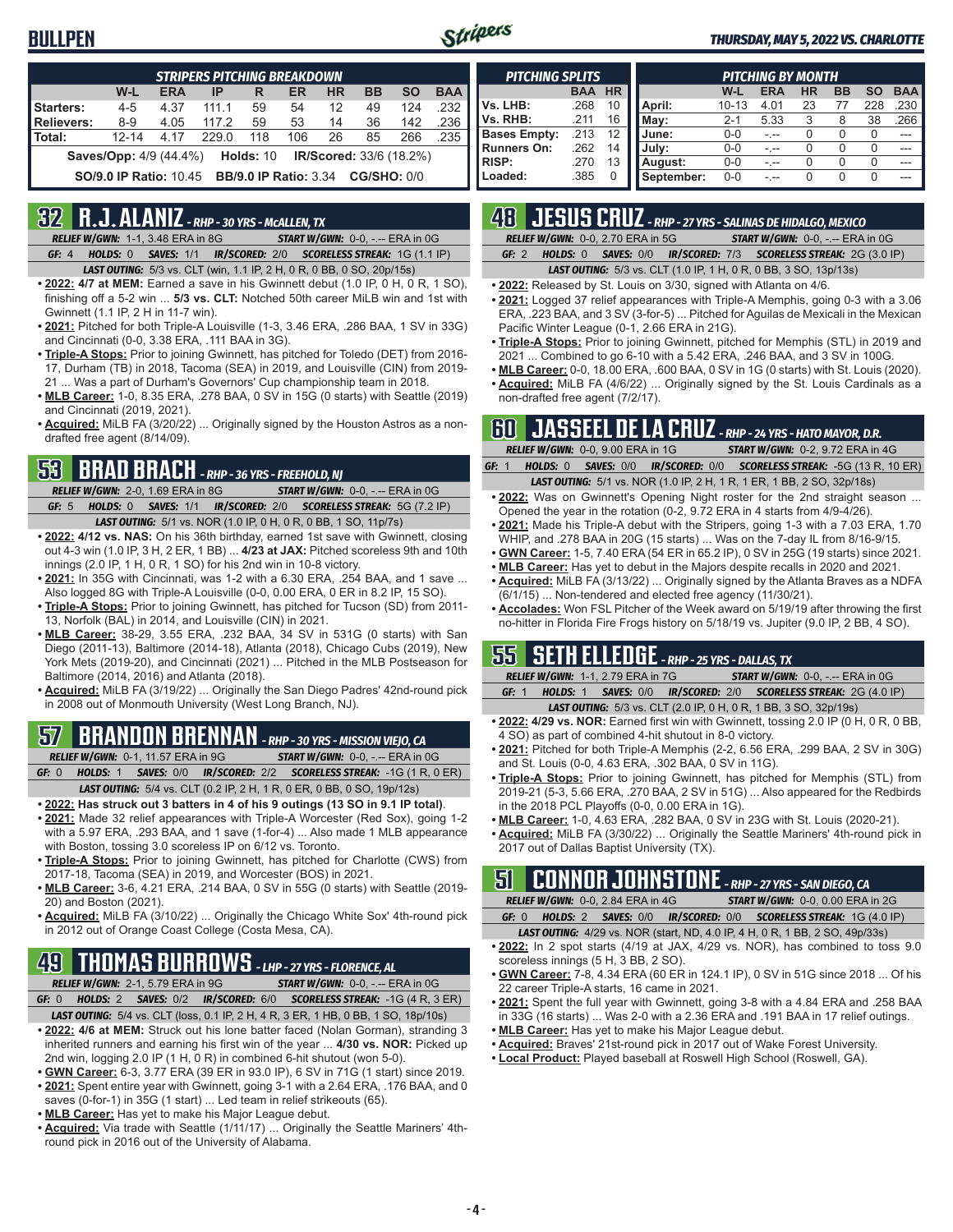# **39 NOLAN KINGHAM** *- RHP - 25 YRS - LAS VEGAS, NV*

*RELIEF W/GWN:*0-0, 1.54 ERA in 6G *START W/GWN:*0-0, 0.00 ERA in 1G *GF:*0 *HOLDS:*0 *SAVES:*0/0 *IR/SCORED:*6/0 *SCORELESS STREAK:*1G (4.0 IP) *LAST OUTING:*4/30 vs. NOR (start, ND, 4.0 IP, 1 H, 0 R, 1 BB, 2 SO, 42p/26s)

- **• 2022: 4/5-4/20:** Opened season with 5 consecutive scoreless outings, totaling 9.1 IP (3 H, 1 BB, 8 SO, .103 BAA) ... **4/30 vs. NOR:** Made spot start, pitching 4.0 innings (1 H, 1 BB, 2 SO) in combined 6-hit shutout (won 5-0).
- **• GWN Career:** 0-5, 7.00 ERA (35 ER in 45.0 IP), 0 SV in 14G (7 starts) since 2021. **• 2021:** Pitched for both Double-A Mississippi (6-1, 2.08 ERA, .225 BAA, 2 SV in 12G) and Gwinnett (0-5, 10.13 ERA, .365 BAA in 7G) ... Named Double-A South Pitcher of the Month for June (3-0, 0.83 ERA, 0.83 WHIP, .193 BAA in 5 starts) ... Served as the M-Braves' closer during the Double-A South Championship Series, going 3-for-3 in save chances (2.1 IP, 1 H, 0 R, 0 BB, 2 SO) ... Got the final 3 outs of Mississippi's 2-1 win over Montgomery in Game 5, clinching the title.
- **• MLB Career:** Has yet to make his Major League debut.
- **• Acquired:** Braves' 12th-round pick in 2018 out of the University of Texas.

## **58 DYLAN LEE** *- LHP - 27 YRS - DINUBA, CA*

- *RELIEF W/GWN:*0-1, 1.86 ERA in 9G *START W/GWN:*0-0, -.-- ERA in 0G
- *GF:*3 *HOLDS:*1 *SAVES:*0/0 *IR/SCORED:*2/0 *SCORELESS STREAK:*3G (3.0 IP) *LAST OUTING:*5/4 vs. CLT (1.0 IP, 0 H, 0 R, 0 BB, 2 SO, 15p/11s)
- **• 2022 w/ATL:** Recalled by the Braves on 4/19, did not pitch (optioned on 4/20).
- **• GWN Career:** 5-2, 1.60 ERA (10 ER in 56.1 IP), 1 SV in 44G since 2021.
- **• 2021:** Named Stripers' Most Outstanding Reliever (5-1, 1.54 ERA, .176 BAA, 1 SV in 35G) ... Led GWN relievers (min. 30.0 IP) in BAA, ranked 2nd in ERA.
- **• 2021 w/ATL:** Made his MLB debut with the Braves, logging 2G in relief in October (0-0, 9.00 ERA, .333 BAA) ... Also made his MLB Postseason debut (0-0, 6.00 ERA, .286 BAA in 3G, 1 start) ... Started Game 4 of the World Series vs. Houston on 10/30 (ND, 0.1 IP, 1 H, 1 ER, 2 BB, 1 SO), becoming the 1st pitcher in MLB history to make his 1st career start in the World Series.
- **• MLB Career:** 0-0, 9.00 ERA, .333 BAA, 0 SV in 2G (0 starts) with Atlanta (2021). **• Acquired:** MiLB FA (4/15/21) ... Originally the Miami Marlins' 10th-round pick in 2016 out of Fresno State University.

## **56 BRANDYN SITTINGER** *- LHP - 27 YRS - ELYRIA, OH*

*RELIEF W/GWN:*1-2, 6.75 ERA in 8G *START W/GWN:*0-0, -.-- ERA in 0G *GF:*1 *HOLDS:*1 *SAVES:*0/1 *IR/SCORED:*1/1 *SCORELESS STREAK:*1G (1.0 IP)

- *LAST OUTING:*4/30 vs. NOR (1.0 IP, 0 H, 0 R, 0 BB, 2 SO, 14p/10s) **• 2022: 4/12 vs. NAS:** Earned his first win with Gwinnett (2.0 IP, 2 H, 0 R in 4-3 win) ...**4/12-4/19:** Had 3 straight 2.0-inning scoreless outings (6.0 IP, 5 H, 2 BB, 7 SO).
- 2021: Split time between Double-A Amarillo (0-1, 3.94 ERA, .196 BAA, 1 SV in 12G) and Triple-A Reno (1-1, 4.24 ERA, .209 BAA, 4 SV in 23G) of the Arizona organization ... Also made his MLB debut (0-1, 7.71 ERA, .294 BAA, 0 SV in 5G).
- **• Triple-A Stops:** Prior to joining Gwinnett, had only pitched with Reno in 2021.
- **• MLB Career:** 0-1, 7.71 ERA, .294 BAA, 0 SV in 5G (0 starts) with Arizona (2021). **• Acquired:** MiLB FA (2/20/22) ... Originally the Detroit Tigers' 17th-round pick in 2016 out of Ashland University (Ashland, OH).

# **59 MICHAEL TONKIN** *- RHP - 32 YRS - GLENDALE, CA*

*RELIEF W/GWN:*1-0, 4.05 ERA in 7G *START W/GWN:*0-0, -.-- ERA in 0G *GF:*6 *HOLDS:*0 *SAVES:*2/3 *IR/SCORED:*0/0 *SCORELESS STREAK:*1G (1.0 IP)

- *LAST OUTING:*4/30 vs. NOR (1.0 IP, 2 H, 0 R, 0 BB, 2 SO, 18p/14s)
- **• IL Leaderboard:** Entering 5/4, ranks T-8th in the IL in saves (2). **• 2022: 4/6 at MEM:** In his first outing in affiliated MiLB since 2019 (with Triple-A Reno), earned a save in his Stripers debut (1.0 IP, 1 H, 0 R, 1 SO in 5-3 win) ... **4/26 vs. NOR:** Earned first win with Gwinnett despite blown save (1.0 IP, 1 H, 1 ER, 1
- HR, 2 SO) in 7-6 walk-off victory. **• 2021:** Pitched for the Long Island Ducks of the Atlantic League (2-1, 0.53 ERA, 9 SV in 16G), Tijuana of the Mexican League (2-1, 2.00 ERA in 6G), and Aguilas of the Dominican Winter League (1-0, 0.68 ERA in 13G).
- **• Triple-A Stops:** Before joining Gwinnett, pitched for Rochester (MIN) from 2013- 17, San Antonio (MIL) in 2019, and Reno (ARI) in 2019.
- **• MLB Career:** 3-3, 4.43 ERA, .269 BAA, 0 SV in 141G with Minnesota (2013-17).
- **• Acquired:** MiLB FA (1/11/22) ... Originally the Minnesota Twins' 30th-round pick in 2008 out of Palmdale High School (CA).

# **54 NICK VINCENT** *- RHP - 35 YRS - RAMONA, CA*

*RELIEF W/GWN:*0-2, 6.00 ERA in 7G *START W/GWN:*0-0, 0.00 ERA in 1G *GF:*2 *HOLDS:*2 *SAVES:*0/1 *IR/SCORED:*2/0 *SCORELESS STREAK:*3G (4.0 IP)

- *LAST OUTING:*5/4 vs. CLT (1.0 IP, 1 H, 0 R, 0 BB, 0 SO, 11p/7s)
- **• 2022: 4/15 vs. NAS:** In his first Triple-A start since 2008 with Portland, tossed 2.0 scoreless IP (1 H, 1 BB, 4 SO) in an eventual 2-1 win ... **4/29 vs. NOR:** Struck out 4 over 2.0 hitless innings to finish 4-hit shutout in 8-0 win.
- **• 2021:** Opened the season with the Texas Rangers, pitching for Triple-A Round Rock (0-0, 4.11 ERA, .273 BAA in 15G) ... Released on 6/22 ... Signed by the Minnesota Twins on 6/23 and joined Triple-A St. Paul (3-1, 4.55 ERA, .228 BAA, 6 SV in 24G) ... Had his contract selected on 8/10 and logged 7G for the Twins (1-0, 0.71 ERA, .146 BAA, 0 SV).
- **• Triple-A Stops:** Prior to joining Gwinnett, has pitched for 7 Triple-A teams: Portland (SD, 2008), Tucson (SD, 2012-13), El Paso (SD, 2015), Sacramento (SF, 2019), Lehigh Valley (PHI, 2019), Round Rock (TEX, 2021), and St. Paul (MIN, 2021).
- **• MLB Career:** 23-23, 3.30 ERA, .236 BAA, 7 SV in 412G with San Diego (2012-15), Seattle (2016-18), San Francisco (2019), Philadelphia (2019), Miami (2020), and Minnesota (2021).
- **• Acquired:** MiLB FA (3/16/22) ... Originally the San Diego Padres' 18th-round pick in 2008 out of Cal State Long Beach.

## **45 WILLIAM WOODS** *- RHP - 23 YRS - TRENTON, TN*

| <b>RELIEF W/GWN: 0-0, 0.00 ERA in 3G</b> |  | <b>START W/GWN: <math>0-0</math>.</b> -.-- ERA in $0G$                       |  |
|------------------------------------------|--|------------------------------------------------------------------------------|--|
| GF: $1$                                  |  | HOLDS: 0 SAVES: 0/0 IR/SCORED: 1/0 SCORELESS STREAK: 3G (2.2 IP)             |  |
|                                          |  | <b>LAST OUTING W/GWN:</b> 4/24 at JAX (1.0 IP, 0 H, 0 R, 0 BB, 2 SO, 10p/8s) |  |

- **• Prospecting:** Entering 2022, ranked the Braves' No. 21 prospect (MLB.com). **• 2022 w/ATL:** Recalled on 4/26 for his MLB debut after just 90.0 career MiLB
- innings ... **4/27 vs. CHC:** Became the 108th former Gwinnett player to debut in the Majors (1.0 IP, 0 H, 0 R, 1 BB, 1 SO, struck out Patrick Wisdom) ... **4/27-5/1:** Made 2 scoreless appearances (2.0 IP, 2 H, 1 BB, 2 SO) before being optioned on 5/1.
- **• 2022 in MiLB:** Opened with Mississippi, making his regular-season Double-A debut (0-1, 10.80 ERA, .318 BAA in 3G, 1 start) ... Promoted to Gwinnett on 4/19 ... **Has struck out 7 of 8 batters faced over 3G in Triple-A debut (2.2 IP)**.
- **• 2021:** Limited by injury to 5 starts between the FCL Braves (0-0, 0.00 ERA, .250 BAA in 1GS) and High-A Rome (0-1, 4.66 ERA, .270 BAA in 4GS) ... Didn't make his season debut until 8/19 ... Joined Mississippi on 9/18 and made 1 start during the Double-A South Championship Series (0-1, 6.00 ERA, 2 ER in 3.0 IP, 4 H, 2 BB, 4 SO), a 14-2 loss to Montgomery in Game 4.
- **• MLB Career:** 0-0, 0.00 ERA, .286 BAA, 0 SV in 2G with Atlanta (2022).
- **• Acquired:** Braves' 23rd-round pick in 2018 out of Dyersburg CC (TN).

|                |        | <b>SCORELESS INNINGS STREAKS (15-PLUS INNINGS)</b> |              |                | <b>PITCHER AWARDS &amp; HONORS</b> |              |  |  |  |
|----------------|--------|----------------------------------------------------|--------------|----------------|------------------------------------|--------------|--|--|--|
| <b>Pitcher</b> | Length | <b>Dates</b>                                       | <b>Stats</b> | <b>Pitcher</b> | <b>Award/Date</b>                  | <b>Stats</b> |  |  |  |
|                |        |                                                    |              |                |                                    |              |  |  |  |
|                |        |                                                    |              |                |                                    |              |  |  |  |
|                |        |                                                    |              |                |                                    |              |  |  |  |
|                |        |                                                    |              |                |                                    |              |  |  |  |
|                |        |                                                    |              |                |                                    |              |  |  |  |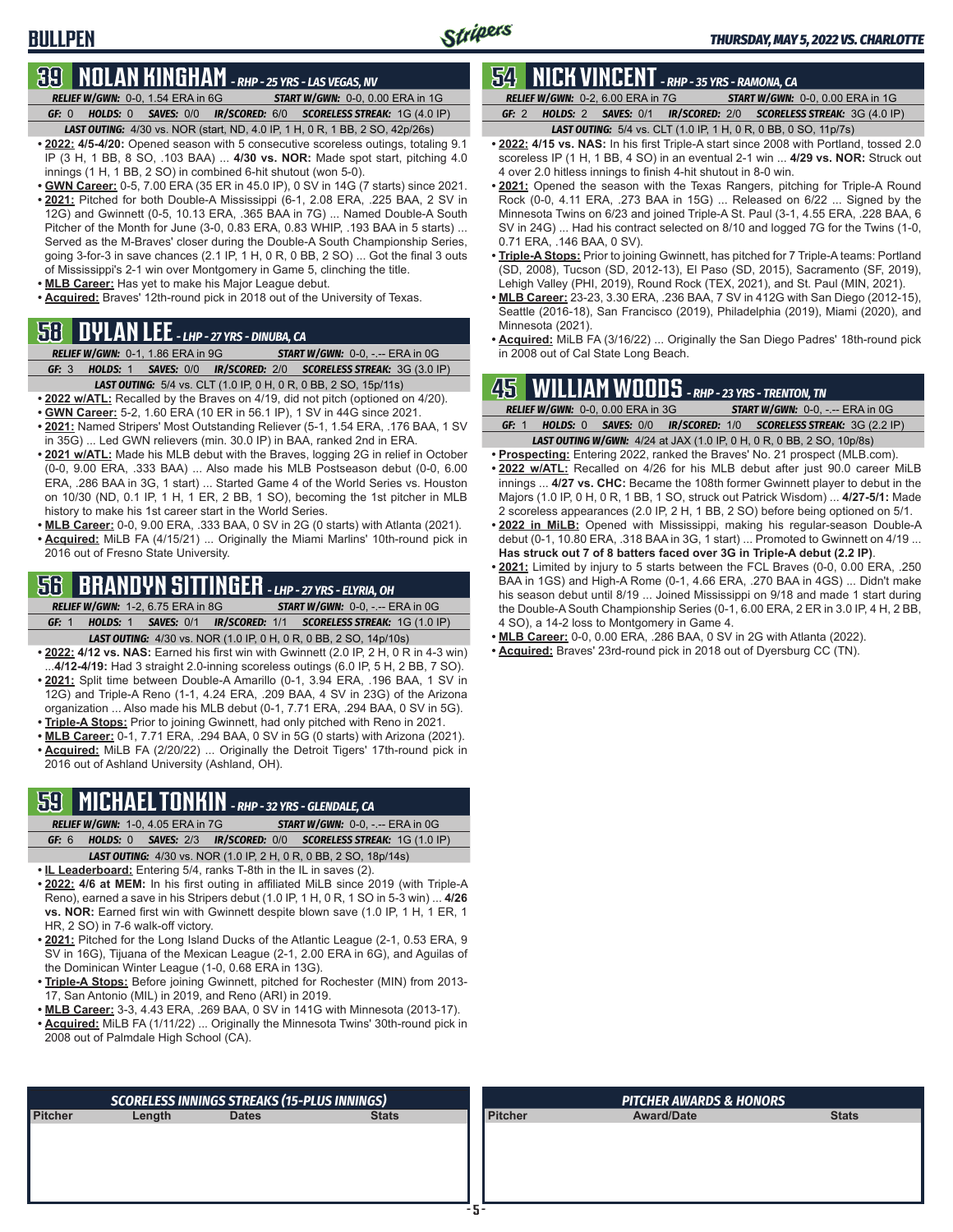### Stripers **BATTERS** *THURSDAY, MAY 5, 2022 VS. CHARLOTTE TOTAL:* .255, 22 HR, .723 OPS *RISP:* .251, 5 HR, .700 OPS *RUNS/INNING: 1 2 3 4 5 6 7 8 9 X TOT Vs. LHP:* .248, 8 HR, .770 OPS *RISP/2O:* .268, 1 HR, .677 OPS **Stripers:** 15 23 26 5 15 6 10 7 10 2 119 *Vs. RHP:* .258, 14 HR, .708 OPS *LOADED:* .231, 0 HR, .543 OPS **Opponents:** 17 7 13 11 18 10 21 10 10 1 118

|                  |                |    |                          |           |                |                          |                | <b>HOME RUNS</b> |                                          |                | <b>MULTI-GAMES</b>       |                          |
|------------------|----------------|----|--------------------------|-----------|----------------|--------------------------|----------------|------------------|------------------------------------------|----------------|--------------------------|--------------------------|
| Player           | 1 <sub>R</sub> | 2R | 3R                       | <b>GS</b> | Tot.           |                          | Off LH Off RH  | Team W-L         | Last HR with Gwinnett (Regular Season)   | <b>Hit</b>     | <b>RBI</b>               | <b>HR</b>                |
| Acuña Jr.        |                |    |                          |           |                |                          |                | $0 - 0$          | 4/17/18 vs. SWB, 2R (LH Josh Rogers)     | 3              |                          |                          |
| Casteel          | 3              |    | $\overline{\phantom{a}}$ | ۰         | 3              |                          | 2              | $1 - 2$          | 4/23/22 at JAX, 1R (RH Jeff Brigham)     |                |                          |                          |
| Contreras        |                |    |                          |           |                |                          |                | $0 - 0$          | 9/7/21 at COL, 1R (LH Kirk McCarty)      | 4              |                          |                          |
| Dean             | ۰.             |    |                          |           |                |                          |                | $0 - 0$          |                                          | 3              | $\overline{2}$           |                          |
| Demeritte        | ۰.             |    |                          | ۰         | $\overline{2}$ |                          | 2              | $0 - 2$          | 4/14/22 vs. NAS, 2R (RH Jason Alexander) | 3              | $\overline{2}$           |                          |
| DeShields        |                |    |                          |           |                |                          |                | $0 - 0$          |                                          | 5              | 2                        |                          |
| <b>Dickerson</b> | ۰.             |    | $\overline{\phantom{a}}$ |           |                | $\overline{\phantom{a}}$ |                | $0 - 0$          |                                          |                | $\overline{\phantom{a}}$ |                          |
| Goins            |                |    | $\overline{\phantom{a}}$ |           |                |                          |                | $0 - 0$          | 9/14/21 vs. NAS, 1R (RH Josh Lindblom)   |                | ۰                        |                          |
| Gonzalez         | ۰.             |    |                          |           |                |                          |                | $0 - 0$          |                                          | $\overline{2}$ |                          |                          |
| Gosselin         | ۰.             |    | $\overline{\phantom{a}}$ | ٠         |                | ÷                        |                | $1 - 0$          | 4/23/22 at JAX, 2R (RH Huascar Brazoban) | 6              |                          |                          |
| Jenista          | 3              |    | $\overline{\phantom{a}}$ |           |                |                          | 3              | $3-0$            | 4/12/22 vs. NAS, 1R (LH Rex Brothers)    | 4              | 2                        |                          |
| Nogowski         |                |    |                          |           |                |                          |                | $1 - 0$          | 4/12/22 vs. NAS, 2R (RH Caleb Boushley)  | 5              | 3                        |                          |
| H. Perez         |                |    |                          |           |                |                          |                | $1 - 0$          | 4/30/22 vs. NOR, 1R (RH Marcos Diplan)   | 2              | ۰                        |                          |
| Shewmake         | 2              | ۰  | $\overline{\phantom{a}}$ | ۰         | 2              |                          |                | $2 - 0$          | 4/27/22 vs. NOR, 1R (RH Matt Vogel)      | 6              | ۰                        |                          |
| Tromp            |                | 2  |                          |           | 4              | 2                        | $\mathfrak{p}$ | $1 - 2$          | 5/4/22 vs. CLT, 3R (RH Johnny Cueto)     | 5              | $\overline{2}$           |                          |
| Tucker           |                |    |                          |           |                |                          |                | $0 - 0$          |                                          | 5              | $\overline{2}$           |                          |
| Valaika          |                | 2  | $\overline{\phantom{a}}$ | ۰.        | 3              | $\overline{2}$           |                | $3-0$            | 5/3/22 vs. CLT, 1R (LH Wes Benjamin)     | 8              | 6                        | $\overline{\phantom{0}}$ |
| <b>Waters</b>    |                |    |                          |           |                |                          |                | $1 - 0$          | 5/3/22 vs. CLT, 1R (LH Wes Benjamin)     |                |                          |                          |
| Total:           | 12             | 8  | $\overline{2}$           | 0         | 22             |                          |                |                  |                                          |                |                          |                          |

**Back-to-Back Homers (1x) Leadoff (Game) Homers (1x): Walk-Off Homers (0x):**

Nogowski (2R) / Jenista, 4/12 vs. NAS (2nd Inning) Waters (5/3 vs. CLT) None

|            |            |    |    |    |           | <b>STRIPERS BATTING BY MONTH</b> |           |            |            |            |
|------------|------------|----|----|----|-----------|----------------------------------|-----------|------------|------------|------------|
|            | <b>AVG</b> | G  | 2B | 3B | <b>HR</b> | <b>RBI</b>                       | <b>SB</b> | <b>OBP</b> | <b>SLG</b> | <b>OPS</b> |
| April:     | .249       | 23 | 39 | 4  | 17        | 85                               | 22        | .321       | .377       | .698       |
| May:       | .304       | 3  | 7  | 0  | 5         | 23                               |           | .387       | .520       | .907       |
| June:      |            |    |    |    |           |                                  |           |            |            |            |
| July       |            |    |    |    |           |                                  |           |            |            |            |
| August:    |            |    |    |    |           |                                  |           |            |            |            |
| September: |            |    |    |    |           |                                  |           |            |            |            |

|           |       |    |   |   | <b>PINCH HITTERS</b> |    |           |            |           |           |
|-----------|-------|----|---|---|----------------------|----|-----------|------------|-----------|-----------|
| Player    | AVG.  | AB | R | н | 2B                   | 3B | <b>HR</b> | <b>RBI</b> | <b>BB</b> | <b>SO</b> |
| Contreras | 1.000 |    | 0 |   | 0                    | 0  | $\Omega$  | 0          | 0         |           |
| Jenista   | .000  |    |   | 0 | 0                    | 0  | 0         | 0          |           |           |
| Totals:   | .500  | 2  | 0 | 1 | 0                    | 0  | $\Omega$  | 0          | 0         |           |
|           |       |    |   |   |                      |    |           |            |           |           |
|           |       |    |   |   |                      |    |           |            |           |           |
|           |       |    |   |   |                      |    |           |            |           |           |
|           |       |    |   |   |                      |    |           |            |           |           |

| 9 |  | <b>RYAN CASTEEL</b> - C - 30 YRS - CHATTANOOGA, TN |  |
|---|--|----------------------------------------------------|--|
|   |  |                                                    |  |

*SEASON WITH GWN:*.179, 3 HR, 5 RBI, 0 SB, .778 OPS *HIT STREAK:* 2G (3-9)

*5/4 vs. CLT:*DNP *CLT SERIES:* .--- (0-0) **• 2022:** Of his 5 hits, 3 are solo homers (4/9 at MEM, 4/14 vs. NAS, 4/23 at JAX) ... **4/30 vs. NOR:** Tallied his first triple with Gwinnett (1-for-4, 2 RBI).

- **• GWN Career:** .217 (40-for-184), 6 2B, 1 3B, 11 HR, 33 RBI in 76G since 2021.
- **• 2021:** Spent the entire year with Gwinnett, batting .224 (6 2B, 8 HR, 13 R, 28 RBI, .716 OPS) in 68G ... Led the club in pinch-hit at-bats (28) and hits with the bases loaded (4-for-6, .667, 2 2B, 1 HR, 12 RBI, 2.125 OPS).
- **• Triple-A Stops:** Prior to Gwinnett, played for Albuquerque (COL) from 2015-16.
- **• MLB Career:** Has yet to make his Major League debut.
- **• Acquired:** MiLB FA (11/29/21) ... On his 3rd contract with Atlanta (also signed on 1/24/19 and 3/14/21) ... Originally the Colorado Rockies' 17th-round pick in 2010 out of Cleveland State Community College (Cleveland, TN).

## **26 DELINO DESHIELDS JR.** *- OF - 29 YRS - EASTON, MD*

*SEASON WITH GWN:*.273, 0 HR, 7 RBI, 5 SB, .744 OPS *HIT STREAK:* 1G (2-4)

- *5/4 vs. CLT:*2-4, 2B, 2 RBI, BB *CLT SERIES:* .286 (2-7), 2 RBI
- **• 2022: Enters play riding 10G on-base streak (.314, 11-for-35, 2 2B, 6 R, 6 RBI, 2 SB, 7 BB, .432 OBP)**.
- **• 2021:** Played in the Texas, Boston, and Cincinnati orgs ... Spent time with Round Rock (TEX) and Worcester (BOS) in Triple-A (.252, 13 2B, 2 3B, 6 HR, 22 RBI, 21 SB in 84G) ... Finished with the Reds (.255, 5 2B, 1 HR, 6 RBI, 2 SB in 25G).
- **• Triple-A Stops:** Prior to joining Gwinnett, played for Round Rock (TEX, 2015-16, 2018, 2021), Nashville (TEX, 2019), and Worcester (BOS, 2021).
- **• MLB Career:** .246, 81 2B, 19 3B, 19 HR, 139 RBI, 111 SB in 601G with Texas (2015-19), Cleveland (2020), and Cincinnati (2021) ... Played for Texas (2015) and Cleveland (2020) in MLB Postseason (.290, 3 2B, 2 RBI, 1 SB in 7G).
- **• Acquired:** MiLB FA (4/5/22) after being released by Miami (4/3/22) ... Originally the Texas Rangers' 1st-round pick (3rd overall) in 2014 out of Woodward Academy (College Park, GA).
- **• Bloodlines:** Is the son of Delino DeShields, 13-year MLB infielder (MON, LAD, STL, BAL, CHC) from 1990-2002 ... Finished 2nd in NL R.O.Y. voting in 1990.

# **30 ALEX DICKERSON** *- OF - 31 YRS - POWAY, CA*

*SEASON WITH GWN:*.200, 0 HR, 0 RBI, 0 SB, .633 OPS *HIT STREAK:* 2G (2-6) *5/4 vs. CLT:*0-4 *CLT SERIES:* .000 (0-4)

- **• 2022 w/ATL:** Was on the Braves' Opening Day roster, hit .121 (4-for-33, 1 HR, 3 R, 2 RBI) in 13G ... DFA'd on 4/28, outrighted to Gwinnett on 4/30.
- **• 2021:** Logged 111G with San Francisco (.233, 10 2B, 2 3B, 13 HR, 38 RBI, 1 SB, .724 OPS) ... Set MLB career highs in games, hits (66), homers, and RBI ... Also played 11G with Triple-A Sacramento (.289, 3 2B, 2 HR, 4 RBI).
- **• Triple-A Stops:** Prior to joining Gwinnett, played for El Paso (SD, 2015-16, 2019) and Sacramento (2019, 2021) ... Was PCL Rookie of the Year and Postseason All-Star in 2015 (.307, 36 2B, 9 3B, 12 HR, 82 R, 71 RBI, .877 OPS in 125G).
- **• MLB Career:** .255, 49 2B, 8 3B, 40 HR, 132 RBI, 7 SB, .785 OPS in 339G with San Diego (2016, 2019), San Francisco (2019-21), and Atlanta (2022) ... Made MLB Postseason debut with Giants in 2021 (.000, 0-for-4 in 4G).
- **• Acquired:** MLB FA (3/16/22) ... Originally the Pittsburgh Pirates' 3rd-round pick in 2011 out of the University of Indiana.

# **1 RYAN GOINS** *- INF - 34 YRS - TEMPLE, TX*

*SEASON WITH GWN:*.115, 0 HR, 1 RBI, 0 SB, .277 OPS *HIT STREAK:* 2G (3-7) *5/4 vs. CLT:*1-3, 2B, R, BB *CLT SERIES:* .333 (1-3)

- **• GWN Career:** .213 (77-for-361), 11 2B, 1 3B, 6 HR, 36 RBI in 108G since 2021. **• 2021:** Spent the entire year with Gwinnett, batting .233 (9 2B, 1 3B, 6 HR, 27 R, 35 RBI, 3 SB, .635 OPS) in 91G.
- **• Triple-A Stops:** Prior to joining Gwinnett, played for Buffalo (TOR) from 2013-16, Lehigh Valley (PHI) in 2018, and Charlotte (CWS) in 2019 ... Was an International League Midseason All-Star with Charlotte in 2019.
- **• MLB Career:** .228, 71 2B, 12 3B, 22 HR, 158 RBI in 555G with Toronto (2013-17), Kansas City (2018), Chicago White Sox (2019-20) ... Played for Toronto in 2015- 16 Postseasons (.146, 1 HR, 5 RBI in 14G).
- **• Acquired:** MiLB FA (3/13/22), his 2nd deal with Atlanta (also signed on 2/25/21) Originally the Toronto Blue Jays' 4th-round pick in 2009 out of Dallas Baptist University (Dallas, TX).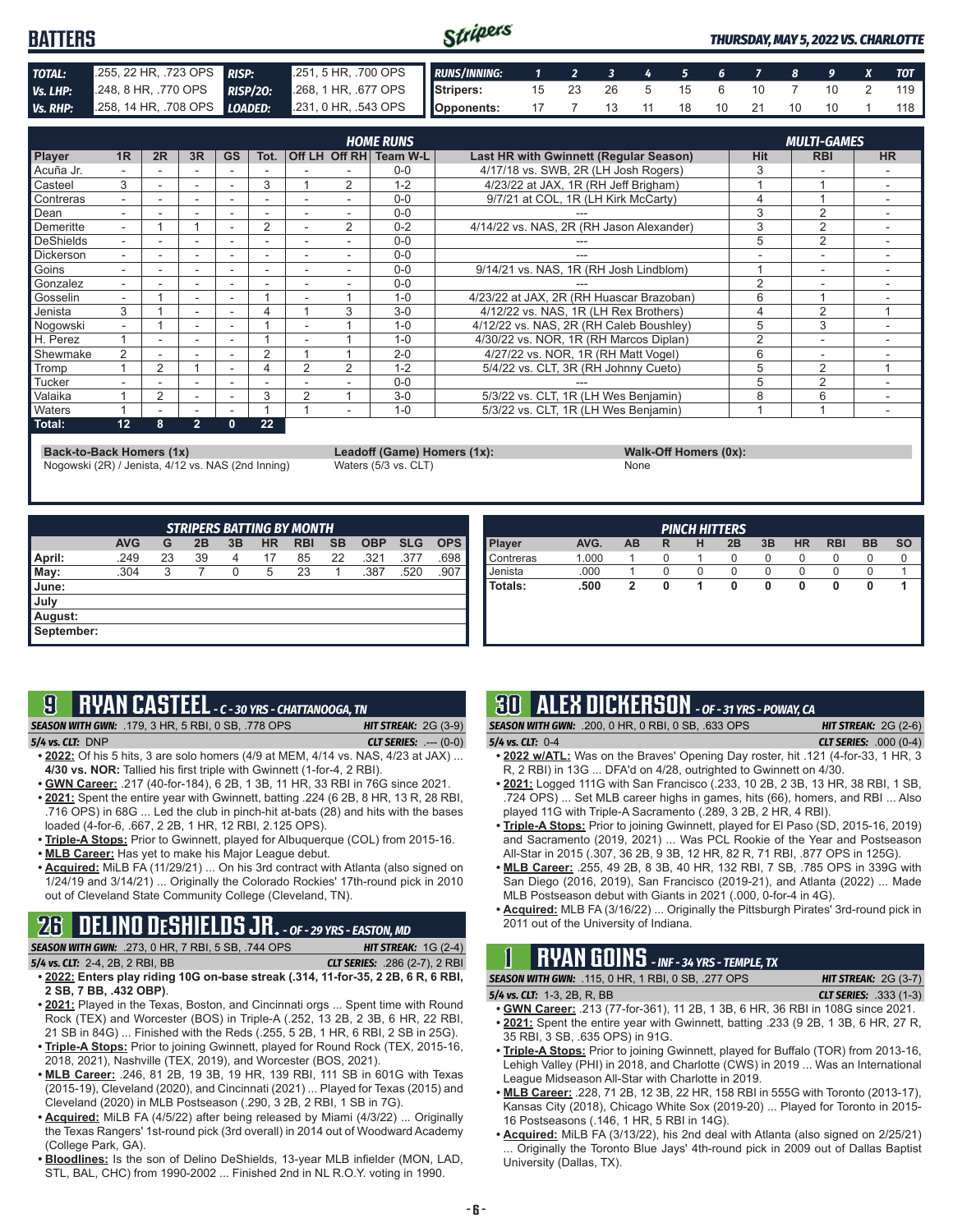# **5 PHIL GOSSELIN** *- INF - 33 YRS - BRYN MAWR, PA*

**BATTERS**

- *SEASON WITH GWN:*.284, 1 HR, 8 RBI, 1 SB, .760 OPS *HIT STREAK:* 2G (3-8) *5/4 vs. CLT:*1-4 *CLT SERIES:* .375 (3-8) **• 2022: 4/5-4/20:** Posted 11-game on-base streak (.263, 10-for-38, 8 BB, .396 OBP)
- ... **4/23 at JAX:** Blasted 2-run HR (1), his first with Gwinnett since 8/25/18 at CLT, went 1-for-4 with season-high 3 RBI. **• GWN Career:** .294 (278-for-945), 55 2B, 9 3B, 13 HR, 90 RBI, 8 SB in 257G
- from 2013-14, 2018, and 2022 ... Set Gwinnett record for single-season batting average in 2014 (.344), earning team MVP and IL Postseason All-Star honors.
- **• 2021:** Spent the entire year with the LA Angels, batting .261 (14 2B, 7 HR, 47 RBI, 4 SB) in 104G ... His 90 hits were an MLB career high.
- **• Triple-A Stops:** In addition to Gwinnett, has also played for Reno (ARI) in 2015, Round Rock (TEX) in 2017, Indianapolis (PIT) in 2017, Louisville (CIN) in 2018, and Lehigh Valley (PHI) in 2019.
- **• MLB Career:** .261, 49 2B, 2 3B, 17 HR, 101 RBI, 11 SB in 463G with Atlanta (2013-15), Arizona (2015-16), Texas (2017), Pittsburgh (2017), Cincinnati (2018), Philadelphia (2019-20), and LA Angels (2021).
- **• Acquired:** MiLB FA (3/19/22) ... Originally the Atlanta Braves' 5th-round pick in 2010 out of the University of Virginia ... Traded to Arizona in the deal that brought in RHP Touki Toussaint (6/20/15).

## **18 GREYSON JENISTA** *- OF - 25 YRS - LAWRENCE, KS*



- **• 2022: Enters play riding 5G run scoring streak (.308, 4-for-13, 8 R, 8 BB)** ... **4/7 at MEM:** Tallied his first career Triple-A hit and RBI with a solo homer to deep CF (2-for-4, RBI) ... **4/12 vs. NAS:** Notched his 2nd career multi-homer game (1st in Triple-A) with pair of solo blasts (#3-4, 2-for-3, 2 RBI).
- **• 2021:** Spent the entire year with Double-A Mississippi, batting .216 (7 2B, 2 3B, 19 HR, 45 R, 42 RBI, 7 SB, .808 OPS) in 89G ... Ranked among Double-A South leaders in homers (6th), walks (7th, 51), slugging (10th, .465), and OPS (10th) ... In the Double-A South Championship Series, hit .167 (3 HR, 3 RBI) in 5G ... His solo homer in Game 5 on 9/26 vs. Montgomery was the difference in a 2-1 win.
- **• Triple-A Stops:** Is making his Triple-A debut in 2022.
- **• MLB Career:** Has yet to make his Major League debut.
- **• Acquired:** Braves' 2nd-round pick in 2018 out of Wichita State University (KS).

# **28 JOHN NOGOWSKI** *- INF - 29 YRS - TALLAHASSEE, FL*

*SEASON WITH GWN:*.215, 1 HR, 10 RBI, 2 SB, .629 OPS *HIT STREAK:* -1G (0-4) *5/4 vs. CLT:*DNP *CLT SERIES:* .000 (0-4)

- **• 2022: 4/12 vs. NAS:** Belted Gwinnett's first homer at Coolray Field this year (2 run), finished 2-for-3 with 2 RBI.
- **• 2021:** Played for 3 different Triple-A Teams (Memphis, Indianapolis, Sacramento) and 2 different MLB teams (St. Louis, Pittsburgh) ... Combined to bat .211 (7 2B, 6 HR, 29 RBI, 6 SB) in 64G in MiLB ... In 52G in MLB, hit .233 (7 2B, 1 HR, 14 RBI). **• Triple-A Stops:** Prior to joining Gwinnett, has played for Memphis (STL) in 2019
- and 2021, Indianapolis (PIT) in 2021, and Sacramento (SF) in 2021. **• MLB Career:** .233, 7 2B, 0 3B, 1 HR, 14 RBI, 0 SB in 52G with St. Louis (2020-21)
- and Pittsburgh (2021).
- **• Acquired:** Claimed from San Francisco in the 2021 Rule 5 Draft ... Originally the Oakland Athletics' 34th-round pick in 2014 out of Florida State University.

**SEASON WITH GWN:** .316, 1 HR, 2 RBI, 1 SB, .865 OPS

*5/4 vs. CLT:*2-4, R *CLT SERIES:* .250 (2-8), RBI

- **• 2022:** Played 3G with Tijuana of the Mexican League (.231, 1 2B, 1 HR, 3 RBI) before being signed by Atlanta and joining Gwinnett on 4/29.
- **• 2021:** Made Washington's Opening Day roster, but hit .053 in 10G before being DFA'd on 5/4 ... Signed MiLB deal with Milwaukee on 5/7 ... Played 23G with Nashville (.357, 6 2B, 3 HR, 18 RBI, 4 SB) before being released on 7/4 ... Won MVP of the Venezuela Winter League (.296, 6 HR, 22 RBI in 31G with Aragua).
- **• Triple-A Stops:** Prior to joining Gwinnett, has played for Toledo (DET, 2013-14), Colorado Springs (MIL, 2016), San Antonio (MIL, 2019), and Nashville (MIL, 2021) ... Won IL Player of the Week once with the Mud Hens (6/16/14).
- **• MLB Career:** .250, 74 2B, 11 3B, 45 HR, 180 RBI, 69 SB, .662 OPS in 651G with Detroit (2012-15), Milwaukee (2015-19), Chicago Cubs (2020), and Washington (2021) ... Played in 13 MLB Postseason games with Detroit (2013-14) and Milwaukee (2018), batting .188 (3-for-16, 2 2B, 2 RBI, 2 SB).
- **• Acquired:** MiLB FA (4/28/22) ... Originally signed by the Detroit Tigers as a NDFA out of Venezuela (5/14/19).

# **8 BRADEN SHEWMAKE** *- INF - 24 YRS - WYLIE, TX*

*SEASON WITH GWN:*.271, 2 HR, 4 RBI, 3 SB, .720 OPS *HIT STREAK:* -2G (0-5) *5/4 vs. CLT:*0-2 *CLT SERIES:* .000 (0-5)

- - **• Prospecting:** Entering 2022, ranked the Braves' No. 6 prospect by MLB.com. **• 2022: 4/5 at MEM:** Went 2-for-4 with a stolen base in his Triple-A debut ... **4/6 at MEM:** Blasted his first career Triple-A homer (solo) in 3-for-5 effort ... **4/27 vs. NOR:** Belted his first Coolray Field homer (solo, #2, 1-for-5, 1 RBI) ... **4/28 vs. NOR:** Notched the 3rd multi-steal game of his career (2 SB, 2-for-4, 2B, R).
	- **• 2021:** Spent the entire year with Double-A Mississippi, batting .228 (14 2B, 3 3B, 12 HR, 40 R, 40 RBI, 4 SB, .672 OPS) in 83G ... In the Double-A South Championship Series, hit .100 (2 R, 1 RBI) in 5G ... Named by MiLB.com as a Braves Organization All-Star.
	- **• Triple-A Stops:** Is making his Triple-A debut in 2022.
	- **• MLB Career:** Has yet to make his Major League debut.
	- **• Acquired:** Braves' 1st-round pick (21st overall) in 2019 out of Texas A&M.

# **14 CHADWICK TROMP** *- C - 26 YRS - ORANJESTAD, ARUBA*

| <b>SEASON WITH GWN:</b> .356, 4 HR, 11 RBI, 0 SB, 1.042 OPS | <b>HIT STREAK: 7G (11-27)</b> |  |
|-------------------------------------------------------------|-------------------------------|--|
|                                                             |                               |  |

- *5/4 vs. CLT:*2-4, HR, 2 R, 3 RBI *CLT SERIES:* .571 (4-7), 3 HR, 7 RBI **• 2022: Enters play riding 7G hitting streak (.407, 11-for-27, 1 2B, 3 HR, 1.192 OPS), 5G RBI streak (10 RBI), and 2G homer streak (3 HR)** ... **Each of his last 4G have been 2-hit efforts** ... **4/5 at MEM:** Tallied Gwinnett's first homer and RBI of the year (solo) in 2-1 loss (2-for-4) ... DFA'd by Atlanta on 4/12, outrighted on 4/19 ... **5/3 vs. CLT:** Tallied his 4th career 2-homer game with a pair of 2-run blasts (#2-3), finished with a season-high 4 RBI (2-for-3).
- **• GWN Career:** .306 (19-for-62), 2 2B, 0 3B, 4 HR, 11 RBI, 0 SB in 17G since 2021.
- **• 2021:** Played 55G with Triple-A Sacramento (.224, 12 2B, 6 HR, 24 RBI) and 9G with San Francisco (.222, 1 HR, 2 RBI) ... DFA'd on 9/18, claimed by Atlanta on 9/21 ... Joined Gwinnett and hit .176 (0 XBH, 0 RBI) in 5G.
- **• Triple-A Stops:** Prior to joining Gwinnett, has played for Louisville (CIN) in 2015 and 2018-19, and Sacramento (SF) in 2021.
- **• MLB Career:** .215, 1 2B, 0 3B, 5 HR, 12 RBI, 0 SB in 33G with San Francisco (2020-21).
- **• Acquired:** Claimed off waivers from San Francisco (9/21/21) ... Originally signed by the Cincinnati Reds as a NDFA (1/24/13) out of Aruba.

## **17 PRESTON TUCKER** *- OF - 31 YRS - TAMPA, FL*

*SEASON WITH GWN:*.295, 0 HR, 7 RBI, 0 SB, .777 OPS *HIT STREAK:* 3G (4-10) *5/4 vs. CLT:*1-5 *CLT SERIES:* .333 (2-6)

- **• 2022: In 11G since 4/18, batting .341 (14-for-41, 4 2B, 8 R, 6 RBI)** ... **4/9 at MEM:** In his first affiliated game since 5/7/19 with Triple-A Charlotte, went 2-for-3  $(2R, R, RBI)$
- **• GWN Career:** .273 (33-for-121), 10 2B, 1 3B, 0 HR, 13 RBI in 34G since 2018.
- **• 2021:** Played for Kia of the KBO (.237, 24 2B, 1 3B, 9 HR, 59 RBI in 127G), his 3rd-straight season with the club (hit .284 with 50 HR in 364G from 2019-21).
- **• Triple-A Stops:** Has played for 5 teams in all, including Oklahoma City (HOU, 2014), Fresno (HOU, 2015-17), Gwinnett (ATL, 2018), Louisville (CIN, 2018), and Charlotte (CWS, 2019).
- **• MLB Career:** .222, 38 2B, 1 3B, 23 HR, 68 RBI in 243G with Houston (2015-16), Cincinnati (2018), and Atlanta (.240, 4 HR, 22 RBI in 80G in 2018) ... Played in the 2015 MLB Postseason with Houston (0-for-2 in 3G).
- **• Acquired:** MiLB FA (3/31/22) ... Is 2nd stint with Atlanta (2018) ... Originally the Houston Astros' 7th-round pick in 2012 out of the University of Florida.<br>1 SB, 865 OPS **HIT STREAK:** 1G (2-4) **AN PAT VALA INTA** and so the University of Florida.

# **4 PAT VALAIKA** *- INF - 29 YRS - VALENCIA, CA*

*SEASON WITH GWN:*.284, 3 HR, 20 RBI, 1 SB, .813 OPS *HIT STREAK:* 2G (4-9)

- *5/4 vs. CLT:*0-3, RBI *CLT SERIES:* .250 (2-8), HR, 3 RBI
- **• IL Leaderboard:** Entering 5/5, ranks T-6th in RBI (20).
- **• 2022: In 9G since 4/23, batting .324 (12-for-37, 4 2B, 1 HR, 7 R, 11 RBI)** ... **4/6 at MEM:** Crushed go-ahead 2-run HR (1) in 5-3 win (2-for-5, 2 RBI) ... **4/7 at MEM:** Fell triple shy of the cycle (3-for-4, 2-run HR, 3 RBI) in 5-2 win ... **4/26 vs. NOR:** Hit walk-off sac fly in 9th for 7-6 win (2-for-3, 2 R, RBI).
- **• 2021:** Split year between Baltimore (.201, 8 2B, 5 HR, 25 RBI, 1 SB in 91G) and Triple-A Norfolk (.225, 1 2B, 2 HR, 7 RBI in 22G).
- **• Triple-A Stops:** Prior to joining Gwinnett, has played for Albuquerque (COL) from 2016-19 and Norfolk (BAL) in 2021 ... Was Pacific Coast League All-Star in 2019.
- **• MLB Career:** .221, 34 2B, 1 3B, 30 HR, 92 RBI, 1 SB in 374G with Colorado (2016-19) and Baltimore (2020-21) ... Played in the MLB Postseason with the Rockies in 2017 and 2018 (.500, 1-for-2, 1 2B in 2G).
- **• Acquired:** MiLB FA (3/18/22) ... Originally the Colorado Rockies' 9th-round pick in 2013 out of UCLA.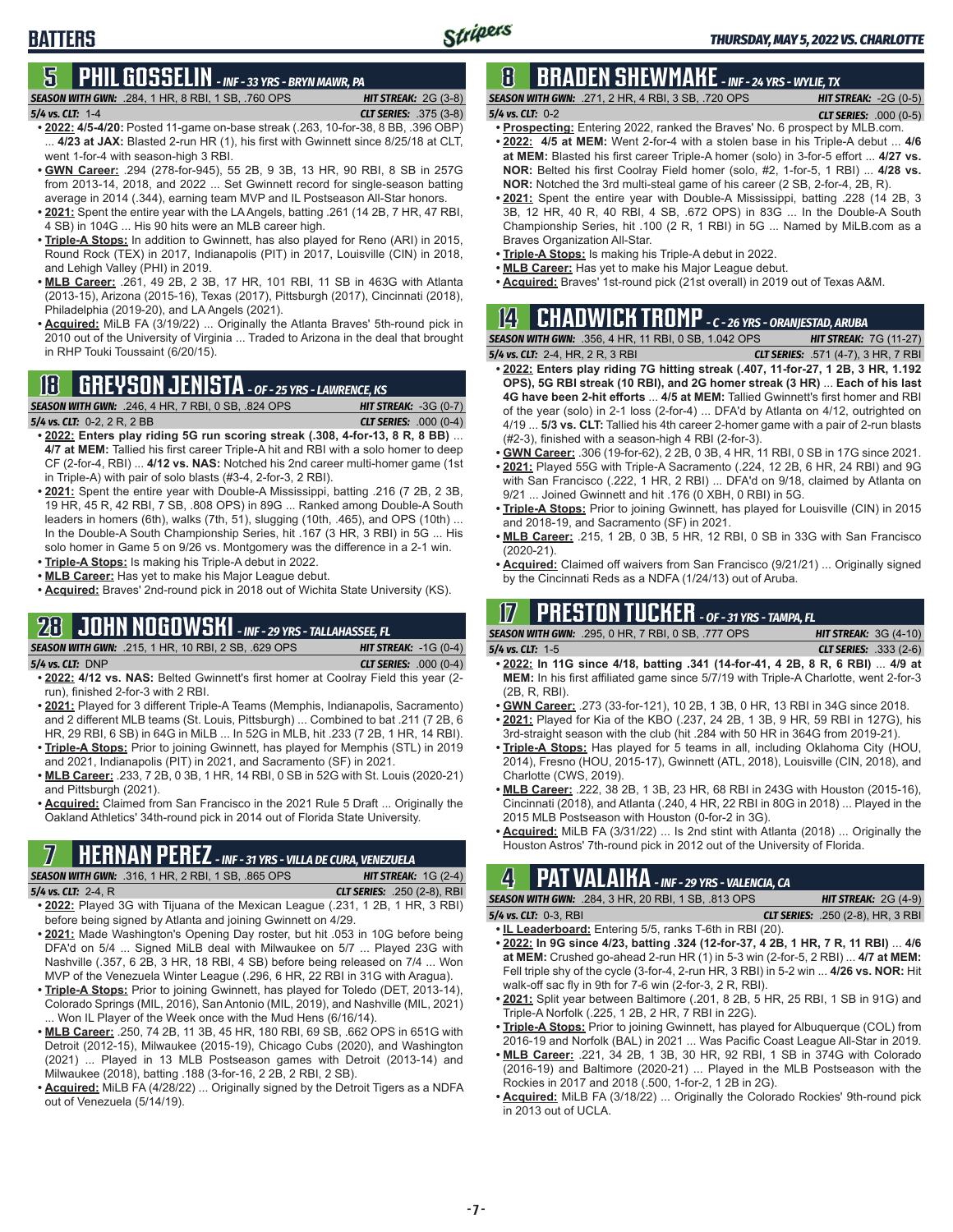**Player Length/Dates** 

# **11 DREW WATERS** *- OF - 23 YRS - ATLANTA, GA*

*SEASON WITH GWN:*1.000, 1 HR, 2 RBI, 0 SB, 2.750 OPS *HIT STREAK:* 1G (4-4) *5/4 vs. CLT:*DNP *CLT SERIES:* 1.000 (4-4), HR, 2 RBI

**BATTERS**

**• Prospecting:** Entering 2022, ranked the Braves' No. 3 prospect by MLB.com.

- **• 2022:** Began the season on Gwinnett's 7-day Injured List ... Joined High-A Rome for rehab assignment on 4/28 (.364, 4-for-11, 1 2B, 1 HR, 2 RBI in 3G) ... **5/3 vs. CLT:** In his first game off the IL, blasted a leadoff HR (3rd career leadoff HR with GWN) on the game's first pitch and finished 4-for-4 (2 R, 2 RBI).
- **• GWN Career:** .252 (130-for-515), 27 2B, 1 3B, 14 HR, 89 R, 50 RBI, 31 SB in 130G since 2019 ... Also logged 4G in 2019 Playoffs (.188, 1 2B, 1 SB).
- **• 2021:** Spent the entire year with Gwinnett, batting .240 (22 2B, 1 3B, 11 HR, 70 R, 37 RBI, 28 SB) in 103G ... Ranked among Triple-A East leaders in runs (T-4th) and steals (5th) ... Led all Triple-A East hitters in extra-base hits in July with 17 (.301, 11 2B, 1 3B, 5 HR, 23 R, 17 RBI, .924 OPS in 24G) ... Played for the NL Team in the SiriusXM All-Star Futures Game on 7/11 in Denver, CO (1-for-1, BB) ... Received Gwinnett's Community Service Award on 10/2.
- **• MLB Career:** Has yet to make his Major League debut.
- **• Award Winner:** Was the Double-A Southern League's Most Valuable Player and Batting Champion in 2019 (.319, 35 2B, 9 3B, 5 HR, 63 R, 41 RBI, 13 SB in 108G with Mississippi) ... Also earned M-Braves' co-Player of the Year for 2019.
- **• Acquired:** Braves' 2nd-round pick (41st overall) in 2017 out of Etowah High School (Woodstock, GA).

| <b>ON-BASE STREAKS (15-PLUS GAMES)</b> |                     |              |  |  |
|----------------------------------------|---------------------|--------------|--|--|
| <b>Player</b>                          | <b>Length/Dates</b> | <b>Stats</b> |  |  |
|                                        |                     |              |  |  |
|                                        |                     |              |  |  |
|                                        |                     |              |  |  |

*HITTING STREAKS (10-PLUS GAMES)*

| <b>HITTER AWARDS &amp; HONORS</b> |                   |              |  |  |
|-----------------------------------|-------------------|--------------|--|--|
| <b>Player</b>                     | <b>Award/Date</b> | <b>Stats</b> |  |  |
|                                   |                   |              |  |  |
|                                   |                   |              |  |  |
|                                   |                   |              |  |  |
|                                   |                   |              |  |  |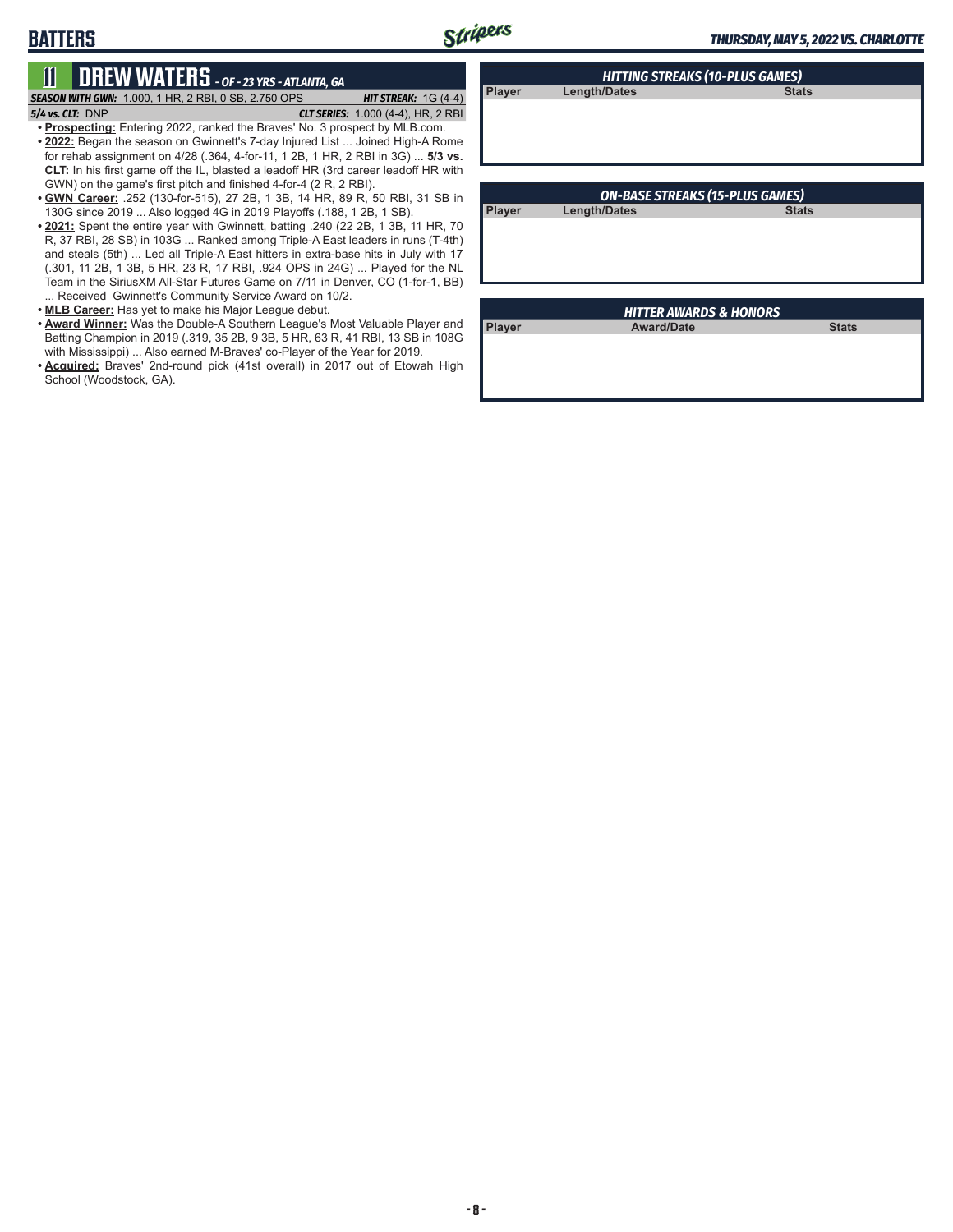## **SEASON SUMMARY**



### **TEAM HIGHS & LOWS OFFENSE:** Most Runs, Game.................................................................... 11 (5/3 vs. Charlotte) Most Runs, Inning.......................................... 5 (2x, last: 7th Inning, 5/1 vs. Norfolk) Fewest Runs, Game................................................0 (3x, last: 4/19 at Jacksonville) Most Hits, Game ....................................................................... 18 (4/27 vs. Norfolk) Fewest Hits, Game..................................................2 (2x, last: 4/20 at Jacksonville) Most Doubles, Game .......................................................4 (3x, last: 5/1 vs. Norfolk) Most Triples, Game .....................................................................2 (4/8 at Memphis) Most Home Runs, Game ........................................................... 4 (5/3 vs. Charlotte) Most Home Runs, Inning............................ 2 (3x, last: 1st Inning, 5/3 vs. Charlotte) Most Extra-Base Hits, Game .......................................................6 (4/9 at Memphis) Most Stolen Bases, Game ....................................................... 3 (4/14 vs. Nashville) Most Caught Stealing, Game ........................................1 (7x, last: 4/29 vs. Norfolk) Most Left on Base, Game ............................................11 (2x, last: 4/29 vs. Norfolk) Most Hits with RISP, Game .............................................6 (3x, last: 5/1 vs. Norfolk) Most Strikeouts, Game ..............................................................14 (4/5 at Memphis) Most Walks, Game ................................................................... 11 (4/29 vs. Norfolk) **PITCHING:** Most Strikeouts, Game .......................................................... 15 (4/15 vs. Nashville) Most Walks, Game ...............................................................8 (4/24 at Jacksonville) Most Runs Allowed, Inning .................................... 7 (8th Inning, 4/13 vs. Nashville) Most Runs Allowed, Game .................................................... 10 (4/16 vs. Nashville) Fewest Runs Allowed, Game ........................................0 (2x, last: 4/30 vs. Norfolk)

Most Hits Allowed, Game ........................................................ 13 (5/3 vs. Charlotte) Fewest Hits Allowed, Game ....................................................... 4 (4/29 vs. Norfolk) Most Home Runs Allowed, Game .................................3 (4x, last: 4/26 vs. Norfolk) Most Hit Batsmen, Game ........................................................... 3 (4/27 vs. Norfolk) Most Wild Pitches, Game .....................................................3 (4/23 at Jacksonville)

Most Double Plays Turned, Game ............................................. 4 (4/27 vs. Norfolk) Most Triple Plays Turned, Game ...................................................................... None Most Errors, Game .......................................................2 (3x, last: 5/3 vs. Charlotte) Most Stolen Bases Allowed, Game ............................................ 4 (4/26 vs. Norfolk) Most Caught Stealing, Game ........................................1 (5x, last: 4/28 vs. Norfolk)

**TEAM MISCELLANEOUS** Largest Margin of Victory.............................. 8 Runs (2x, last: 5/1 vs. Norfolk, 10-2) Largest Margin of Defeat.....................................10 Runs (4/16 vs. Nashville, 0-10) Largest Comeback Win .............................. 3 Runs (4/23 at Jacksonville, 5-8, 10-8) Largest Blown Lead (Loss).............................. 5 Runs (4/13 vs. Nashville, 5-0, 5-7) Longest Game, Innings .........................................10 (2x, last: 4/23 at Jacksonville) Longest Game, Time ............................................................3:23 (4/10 at Memphis) Longest 9.0-Inning Game, Time ...........................................3:23 (4/10 at Memphis) Shortest 9.0-Inning Game, Time .....................................1:54 (4/19 at Jacksonville) Largest Home Attendance ................................................... 6,234 (4/26 vs. Norfolk) Largest Road Attendance ..............................................9,324 (4/23 at Jacksonville) Longest Total Delay............................................................... 1:29 (4/26 vs. Norfolk) Long Scoring Drought..........................................................29.2 Innings (4/15-4/20) Long Scoreless Streak ..........................................................23.0 Innings (4/28-5/1)

### **INDIVIDUAL HIGHS & LOWS**

### **PITCHING (GAME):**

**HITTING (GAME):**

### **DEFENSE (GAME):**

## **STREAKS**

|  | <b>OFFENSIVE (LONGEST IN 2022 ONLY):</b> |
|--|------------------------------------------|
|--|------------------------------------------|

### **PITCHING (LONGEST IN 2022 ONLY):**

| Consecutive Scoreless Outings5 Games (Kingham, 9.1 IP, 4/5-4/20) |
|------------------------------------------------------------------|
|                                                                  |
|                                                                  |

### **LAST TIME IT HAPPENED (GWINNETT REGULAR-SEASON HISTORY)**

### **TEAM OFFENSE:**

| <b>TEAM PITCHING:</b> |                                                                    |
|-----------------------|--------------------------------------------------------------------|
|                       |                                                                    |
| <b>TEAM DEFENSE:</b>  | Turn a Triple Play 6/5/21 vs. Jacksonville (Camargo-Kipnis-Snider) |

### **TEAM MISCELLANEOUS:**

**DEFENSE:**

### **INDIVIDUAL OFFENSE:**

| Never                                                                      |
|----------------------------------------------------------------------------|
|                                                                            |
|                                                                            |
|                                                                            |
|                                                                            |
|                                                                            |
|                                                                            |
| Homers, Both Sides of Plate  Drew Waters (5/18/21 at Nashville)            |
|                                                                            |
|                                                                            |
| Back-to-Back-to-Back Homers  Arcia/Camargo/Demeritte (5/8/21 at Charlotte) |
|                                                                            |
|                                                                            |
|                                                                            |
|                                                                            |
|                                                                            |
|                                                                            |
|                                                                            |
|                                                                            |
|                                                                            |
|                                                                            |
|                                                                            |

### **INDIVIDUAL PITCHING:**

| 9.0-Inning No-Hitter (Comb.)  Wooten/Marksberry/Ramirez (6/30/16 at Louisville) |
|---------------------------------------------------------------------------------|
|                                                                                 |
|                                                                                 |
|                                                                                 |
| 21 Consecutive Saves Converted Jairo Asencio (9/6/09-8/8/11)                    |
| 25.0-Inning Scoreless Streak Stephen Marek, 25.1 IP (6/6/10-8/2/10)             |